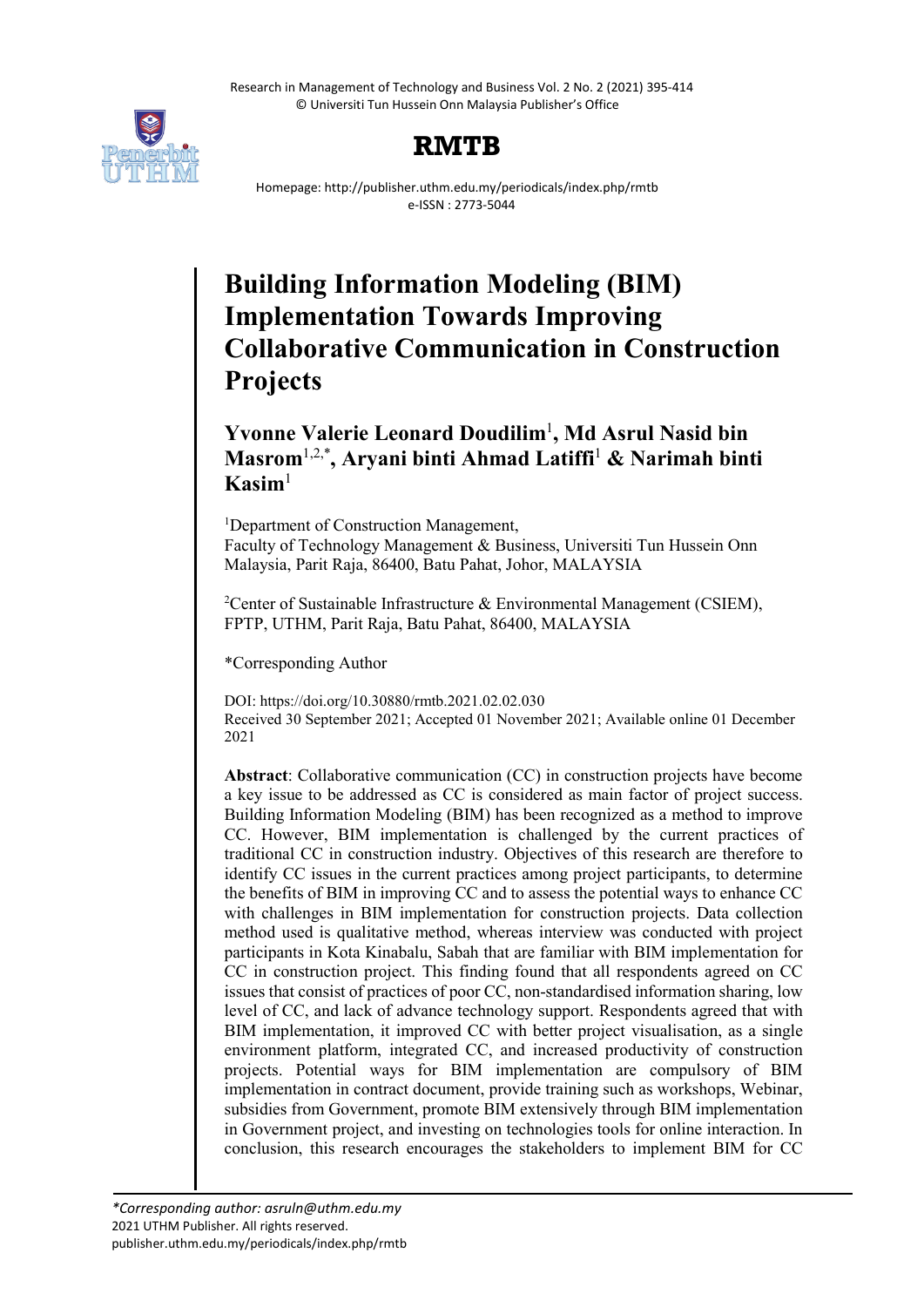among project participants. Further research should be focus on how to utilize BIM in project management during COVID19 crisis.

**Keywords**: Building Information Modeling (BIM), Collaborative Communication, construction projects

#### **1. Introduction and Research Background**

Many researchers explored the contributions of the construction industry towards the economic development of nations. According to Abubakar *et al*. (2018), the construction industry plays a major role in the growth and development of all economies by providing infrastructure for other productive sectors, provides shelter and generates employment to people of different knowledge and skills. The construction industry, however, is a complex enterprise consisting of stakeholders that work on the construction project in different phases. The project participants' engagement requires that knowledge to be interpreted and transmitted within themselves to achieve the project goals for a successful collaboration and communication (Olanrewaju *et al*., 2017).

Mavuso *et al.* (2016) further indicated that effective communication during the project lifecycle is a stimulus to project success. Unfortunately, for a long period of time, there have been criticisms in the construction industry, where most issues are attribute to poor collaboration and ineffective communication among the project participants (Soliman, 2017, Goh *et al*., 2014, Mirawati *et al*., 2015). As a result, the stakeholders have been encouraged to identify possible instruments to address the collaborative communication problem in construction projects and thereby increase project efficiency. Consequently, past research has shown that the Building Information Modeling (BIM) has become a medium for increasing collaborative communication among the project participants. BIM is considered relevant as collaborative communication tools because of its ability to share ideas and visualizes the project better than the traditional method and eventually can improve the collaborative communication among the project participants (Melzner *et al*., 2015, Svalesteun *et al*., 2017, Schaft, 2018).

In Malaysia, the Director of the Public Works Department (PWD) presented the proposal to incorporate BIM in 2007 (Haron *et al*., 2017). The National Cancer Institute of Malaysia in Putrajaya, accompanied by other projects under the BIM pilot Programme, such as the Type 5 Pahang Healthcare Centre, and Suruhanjaya Pencegahan Rasuah Shah Alam Administation Complex, is the first project in Malaysia to introduce the BIM application. In these pilot projects, BIM was used during the design phase such as location simulation, visualization, design assessment, conflict evaluation, 4-dimensional (4D) planning and simulation and modeling documentation (Latifi *et al*., 2013).

Although most of the construction organisation in Malaysia already have an insight about the use of BIM in construction project but due to the absence of proper guidance, government support, and well-trained personnel, this causes a slow rate of the adoption of BIM (Rogers *et al*., 2015). In addition, it is reported that the current level of BIM adoption in Malaysia (49%) is lower compared to United Kingdom (69%) (CIDB,2019). This shows that Malaysia has a major setback for adopting BIM in construction project when compared to US which crossed the gap within 5 years of the introduction of BIM into their industry (Porwal & Hewage, 2016). Růžku (2016) has quoted Berita Harian where the chief executive officer of CIDB, Datuk Ahmad Asri Abdul Hamid in a press statement saying that it will be mandatory for developers to use BIM by the year 2020 for their construction works. The Public Works Department (JKR) through their Strategic Plan 2021-2025 also has targeted the BIM adoption to reach 80% by the year 2025. The BIM is aimed to be utilized not just during the planning and design phase, but also during the implementation phase where the construction is ongoing (Aziz, 2020). This shows the Government effort to encourage the industry player to implement BIM in the construction projects.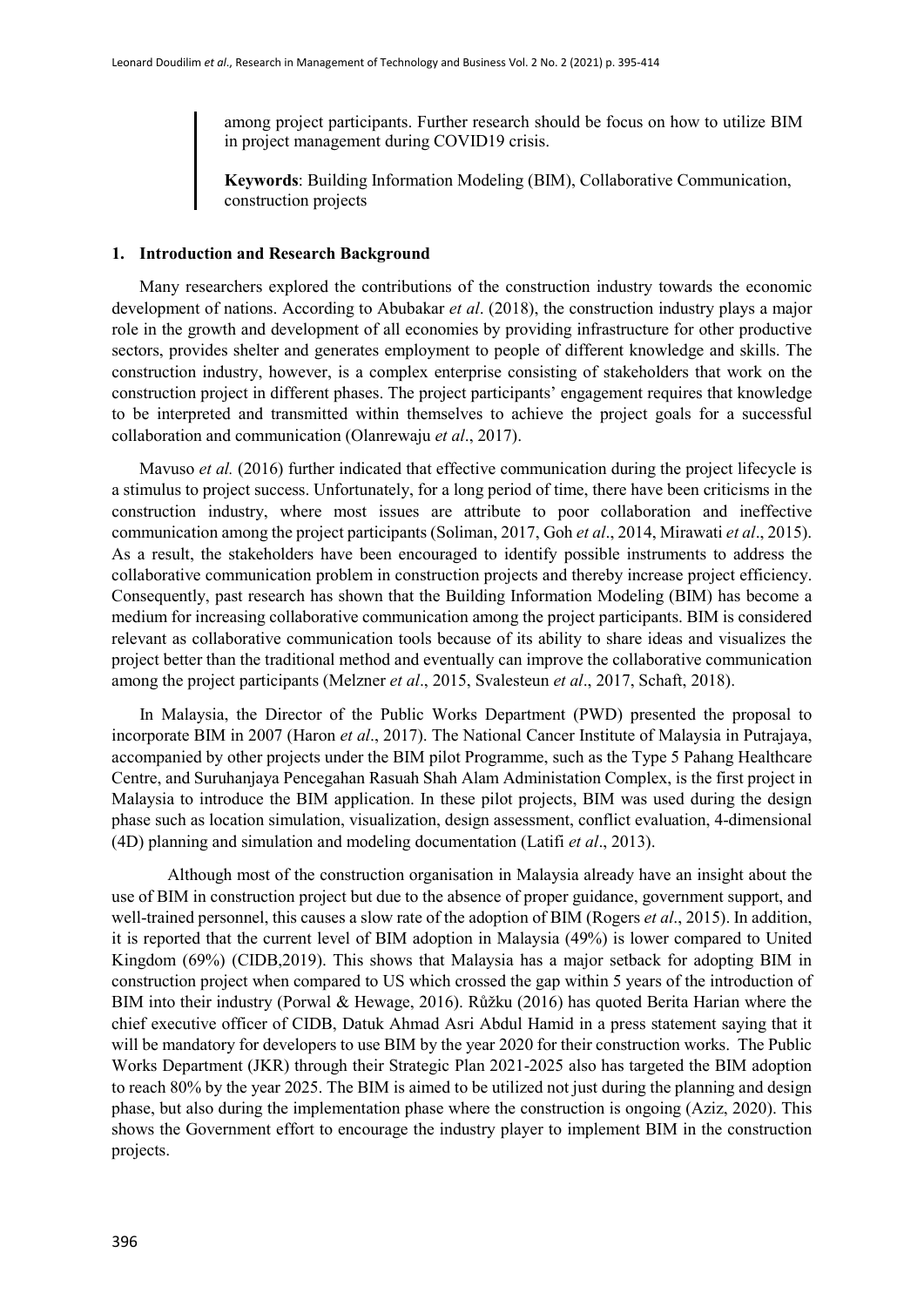As a result, these findings create a direction to research on the factors that affect the collaborative communication among the project participants in construction projects. Besides that, this also creates the need to study the benefits of the BIM technology method implemented in Malaysia construction industry in dealing with the collaborative communication problems among the project participants in construction projects.

Collaborative communication (CC) is defined as the effective communication system and collaboration in which individuals working together towards a shared purpose and mission. CC is considered as one of the key factors to deliver success in construction project (Olanrewaju *et al*., 2017). Construction projects that practiced the traditional method of construction project delivery often posed challenges in collaborative communication among project participants (Nawi *et al.*, 2014). Soliman (2017), quoted the factors that influence the traditional CC approach can be characterised by a lack of sense of identity, promoting a conferential culture and lack of feedback loops or coordination among the project participants. Furthermore, Mirawati *et al.* (2015) reported that inadequate coordination and the loss of confidentiality amongst project participants resulted from weak CC. Rahman *et al.* (2012) further indicated that the cost and time overruns in the Malaysia construction projects were due to ineffective ICTs used for communication. In addition, cost and time overrun in the construction projects were due to discrepancies among stakeholders (Spang & Riemann, 2014). This indicates that the poor CC among the project participants established an adversarial relationship and disputes among the project participants.

Generally, there are two method of CC that is used in the current practice of construction industry: Traditional method and BIM method. Traditional method is a method where the project participant used CAD-based technical documentation to provide information regarding the construction project. This method is considered ineffective, particularly during the documentation preparation. Its lack of correlation between the drawings requires manual interference for each drawing when design modification is required, and this increases the possibility of imprecision (Pszczolka, 2019). The communication tools used in traditional method are consists of e-mails, faxes, meeting minutes, phone calls etc. and often non-standards messages are exchange between them (Geren, 2012). This in return, resulting to information being overlapped. Due to lack of proper information flow and drawings documentation, it increases the risk of inaccuracy and miscommunication will occur (Pszczolka, 2019). In contrast, BIM-based method is considered beneficial to work with as the technology enables users to coordinate, communicate, analyse, manage project and hence to design more precisely, minimise mistakes, decrease waste, increase safety, and enhance efficiency during construction (Pszczolka, 2019). For integrated collaboration and communication between the diverse stakeholders from the same and other project phases, the BIM technologies can be utilized. For example, BIM offers an excellent alternative to 3-dimensional (3D) computer aided design modelling. This decreases the processing and duplication of drawings for different requirements of the project participants as the model contains more information than a 2D drawing set, which allows each stakeholder to annotate and connect their ideas to the project (Bwail, 2018). With collaboration and relevant understanding of the project, this contributes to increase in quality of documentation and reduction of risk associated with the exceed of construction cost and time (Pszczolka, 2019). Although BIM is considered as a tool for collaboration and communication, but it is seen that in Malaysia the level adoption of BIM is still lower compared to other developing countries (Amiruddin, 2019, CIDB, 2019). Therefore, potential strategies needed to be identified to overcome the challenges in improving CC with BIM implementation in the construction industry specifically among the project participants in construction projects.

The objective of this research is mainly to confirm that the implementation of BIM in the construction project, through a literature review and interview, can have positive impacts in improving collaborative communication among the project participants. The objectives are to identify the problems of current practices in construction projects among the project participants regarding collaborative communication, to determine the benefits of practicing collaborative communication using Building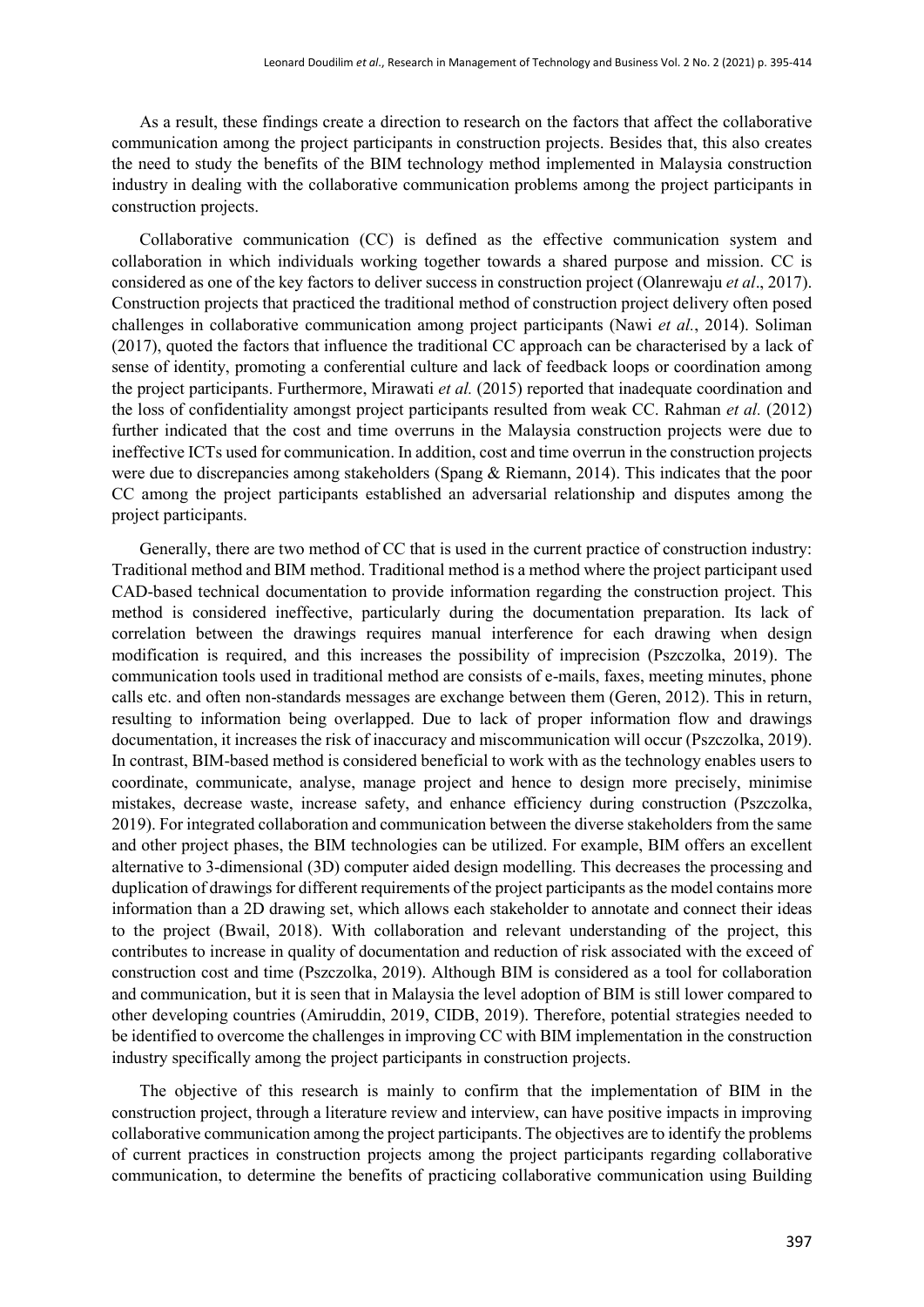Information Modeling (BIM) for construction projects and to assess the potential ways to enhance collaborative communication with challenges in Building Information Modeling (BIM) implementation for construction projects. The scope of the research is focused on both government and non-government projects in the Malaysian construction industry and is limited to the BIM technology approach. The target respondents are among the project participants of contractor G7 that are involved in the construction projects in Kota Kinabalu, Sabah.

# **2. Literature Review**

This section explains further on the discussion of terms, definitions, and theories about the collaborative communication (CC) in construction industry, problems of CC in the current practices of construction projects, benefits of BIM technology to improve collaborative communication (CC), and potential ways to overcome CC with BIM implementation.

#### 2.1 Collaborative communication (CC) in construction industry

Collaboration is the process of interaction in which the teams are working together towards one project goals. Collaboration is important because it will benefit the construction project as more people can contribute more ideas, boost productivity, and increase the success rate to achieve the goals. According to the Slack survey, the preference of good collaboration includes trusting the team member to perform a good work, having clear responsibilities and able to communicate with the team member effectively (Phlips, 2019). In another survey done by Rahman *et al.,* (2014), six significant factors have been identified that initiated the readiness to cooperate among contractors. These factors include (1) collaboration promotes teamwork; (2) similar racial collaboration establishes teamwork among project participants; (3) motivate knowledge sharing; (4) increases efficiency and prompt execution of project; (5) improves quality of service; and (6) improved communication between project participants.

Contrarily, the transmission of information is a process involves ideas, knowledge, facts, skills, and technology. Communication is not just a way to transmit information, it is also a type of interaction that escalate the knowledge sharing to guarantee the project's success (Park & Lee, 2014). Moreover, communication encompasses various aspects related to production, compilation, sending, storing, distribution and managing project records. Communication also needs an accurate report on the progress of project, project performance, and change and earned value. The correlation of CC can be seen in its shared value which is the exchange of information. Collaboration merely adds the objective of pushing the collaborative product forward, but collaboration cannot happen without communication. Collaborative communication depends on the prompt communication in which any delay in transferring crucial information can lead to misinterpretation and problems escalation (Geren, 2012). Therefore, collaborative communication (CC) in construction means the involvement of many stakeholders that able to cooperate, compromise and interact to fulfil the project's goals.

#### 2.2 Problems of Collaborative Communication (CC) in the current practices of construction project

The construction practitioners have actively investigated collaborative communication (CC) in the construction industry. The concern of studying CC issue is due to its impact in the construction industry, where it is one of the primary reasons of project failure (Abdul Rahman *et al*., 2013). The are many factors that affect the CC in the construction project which then lead to construction problems such as delay, time and cost overruns, inefficient productivity, poor quality of the project, disputes and increase adversarial relationship. The factors are shown in the Table 1 below: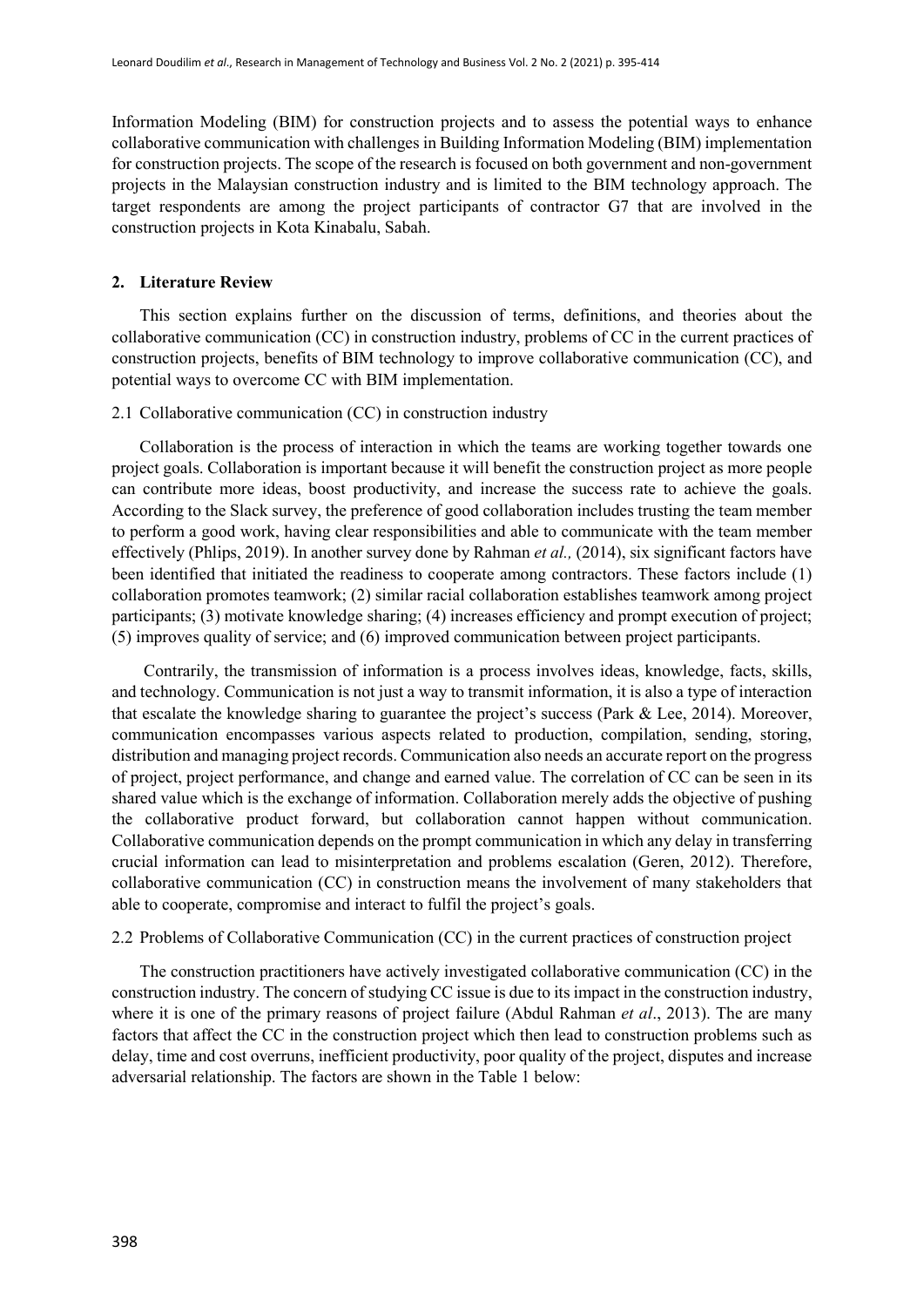| Factors that affecting the CC in<br>construction project                                                                                                                                    | Effect towards construction project                                                                                                        |
|---------------------------------------------------------------------------------------------------------------------------------------------------------------------------------------------|--------------------------------------------------------------------------------------------------------------------------------------------|
| Fragmentation in the construction<br>$\bullet$<br>projects (Nitithamyong & Skibniewski,<br>2004)                                                                                            | in<br>communication<br>Problems<br>and<br>information processing.<br>-Increase in adversarial relationship<br>between parties to a project |
| Low communication efficiency during<br>the project changing order, slow<br>decision-making<br>process,<br>and<br>inadequate supervisory authority<br>(Koushki et al., 2005 & Tabtabi, 2002) | Leads to delay in project                                                                                                                  |
| Disagreement among stakeholders<br>$\bullet$<br>because of poor CC (Spang & Riemann,<br>2014)                                                                                               | Created an adversarial relationship and<br>disputes.                                                                                       |
| Lack of communication mechanisms,<br>weak organizational<br>structure of                                                                                                                    | communication<br>Caused<br>problems<br>between owner and project manager.                                                                  |
| construction team, lack of uniform<br>standards for construction information,<br>and lack of support for advanced                                                                           | communication<br><b>Obstruct</b><br>and<br>insufficient knowledge transfer.                                                                |
| communication technologies. (Tai et<br><i>al.</i> , 2009)                                                                                                                                   | Affected the quality of communication<br>$&$ collaboration                                                                                 |
| Lack of sense of identity, promotes<br>$\bullet$<br>conferential culture and lack of<br>feedback loops or coordination (Abadi,<br>2005; Dainty et al., 2001)                                |                                                                                                                                            |
| Ineffective Information<br>and<br>$\bullet$<br>Communication technology that are<br>used for communication (Rahman et<br>al., 2012)                                                         | Cost and time overruns                                                                                                                     |

#### **Table 1: List of construction issue that are related to CC (Soliman, 2017)**

# 2.3 Benefits of BIM implementation to improve CC throughout the construction lifecycle.

Several studies have made conclusions regarding the benefits of BIM adoption in enhancing the collaborative communication among project participants could significantly improve productivity and leads to project success. According to the survey done by Goh *et al*. (2014), BIM technology have helped the project participants to overcome the problems in construction project and improve collaborative communication whereas all the data in the model are displayed clearly and precisely, better project visualisation, combines all concept from different stakeholders, capable of showing project construction similar with the drawings, facilitate management process in construction industry and improves the communication among project participants that are centralised within the BIM system. BIM also can be described as the tools for a faster and reliable and decision-making, better communication model, better quality of project produces, enhanced profit, smarter architectural simulation, and consistent and non-redundant provision of data, including enhanced data delivery process (Wong *et al*. 2010).

Moreover, as the use of BIM advanced, collaboration between the project participant increase, which will lead to enhanced profitability, decreases costs, better time management and enhance customer-client relationships (Azhar *et al*., 2011). BIM has become a tool to enable higher productivity by improving the management of information in construction projects where it enables more collaboration within the fragmented AEC industry (Kiviniemi, 2013). Moreover, through BIM, construction projects problems such as ineffective and inefficient construction process can be solved (Latifi *et al*., 2013). Furthermore, Samimpay & Saghatforoush (2020) in their study reported that during the BIM improves the communication among all stakeholders, better clarification of project concept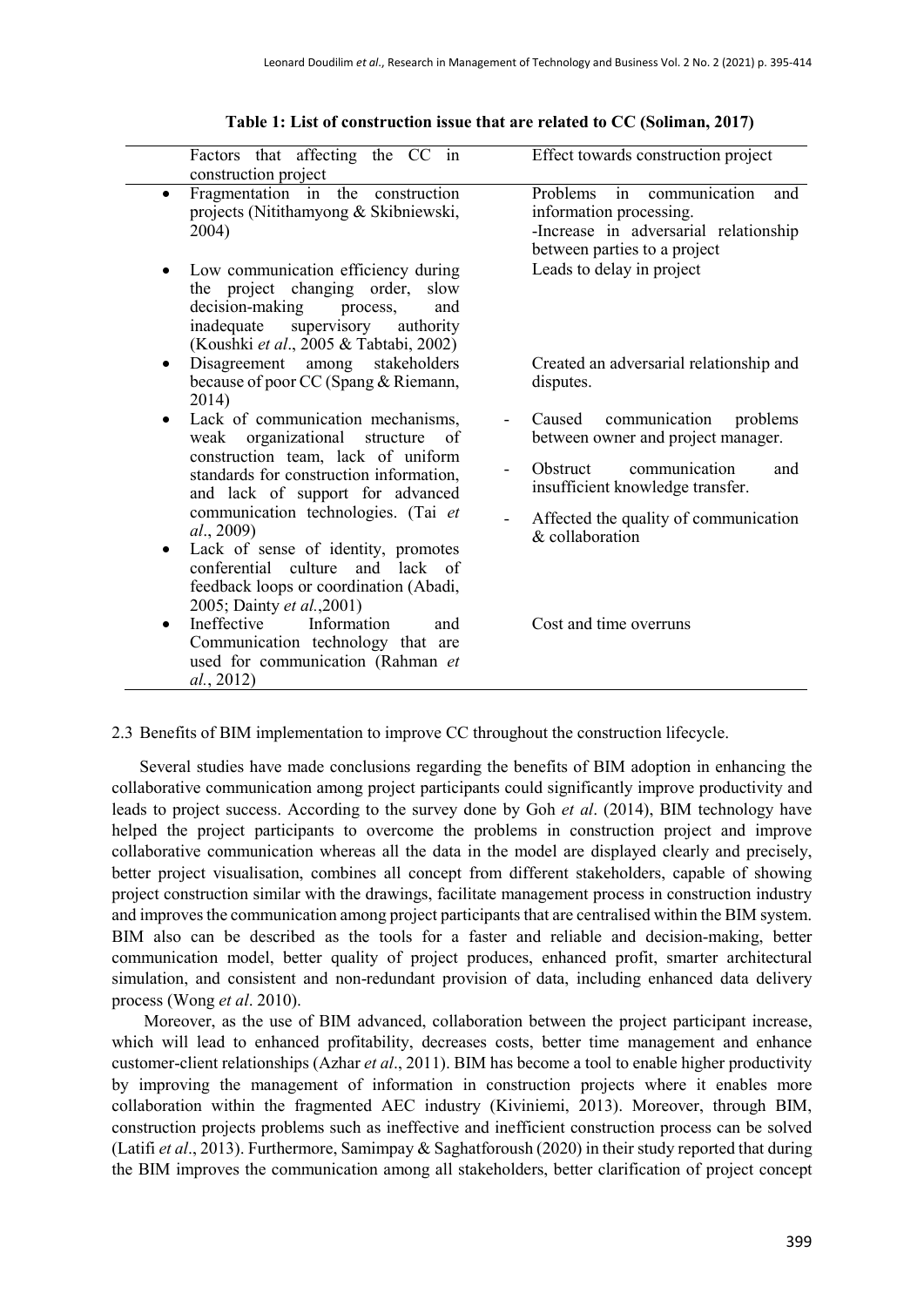that led to end product that satisfy the Client, better information management and improved documentation, better understanding of construction components, increase coordination and integration among design, construction and logistics team, improve project quality, improve decision making power of contractors, reducing project construction time and cost, reduce conflicts, better decision making, and support of performance of project lifecycle. The time and cost of construction can be efficiently control with the help of BIM in improving the schedule and drawing coordination. Moreover, through BIM, construction projects problems such as ineffective and inefficient construction process can be solved (Latifi *et al*., 2013).

# 2.4 Potential Ways to Overcome CC with BIM Implementation

Over the years, several approaches have been created to incorporate BIM in the construction project specifically to overcome the issues of CC among the project participants. By implementing BIM technology not only for the design team but also for the construction team on site, allowing access to the model wherever they are, issues can be identified and addressed early on. According to Van Berlo & Natrop (2015), they claimed that paper drawings appear to control information in the workplace. In addition, they suggested that with BIMs on site, it can achieve a great opportunity during the construction phase and the construction workers benefit from simulation as they interact using BIM onsite.

In another study by Vestermo *et al*. (2016), the results findings showed that there are three methods of BIM implementation that the current industry players have practiced in the construction projects to improve the level of collaboration and communication among the project participants. These three methods are: (1) On-site computer terminals (also known as BIM stations); (2) mobile devices such as tablets and (3) advanced environments (e.g., BIM caves). The BIM stations is an on-site information too in which a computer is connected to a TV-screen to help visualising the model and therefore facilitate the workers to determine the solutions for practical problems on-site. The BIM-station allows the project participants to access to the most recent BIM-model and drawings. Moreover, the BIMstations also enables the collaboration internally and between different disciplines especially during the decision-making and problem-solving process. Vestermo *et al*. (2016) further indicated that the BIMstation benefits in improving the availability of information on-site, adequate amount information to achieve the project goals can be obtained by the project participants, promote a better collaboration between different parties, and higher productivity of the construction projects. Moreover, Harstad *et al*. (2015) in their study also shows how tablet were utilised on the construction projects. According to Harstad *et al.* (2015), the tablet application has benefited the project participants on-site with an easy access to information, reducing errors due to the old drawings, requires less printing and distribution of paper documentation, portable, reduce time on monitoring process, faster decision-making process, improves documentation and reports, reduce unnecessary movements, and also creates a new line of communication.

In addition, findings by Kang & Kuncham (2014), demonstrated that the BIM-Cave timeline makes the 4D construction sequence visualisation more effective than viewing the 4D construction sequence on a single screen. They specified that the BIM-Cave offered a better spatial perception of building spaces and facilitates many project participants who can work together to resolve issues compare to a single screen desktop screen. Furthermore, Svaslestuen (2017) in his findings reported that previous researcher has done research towards how BIM implementation in the construction project can help to solve various issues involving collaboration and communication.

In Malaysia, the infrastructure project of Klang Valley Mass Rapid Transit (KVMRT) SSP Line is the first infrastructure project that has succeed of implementing BIM Level 2 with the combination of cloud-based collaboration on Common Data Environment (CDE) in two project packages: the underground design and build package, and elevated and system works packages (Construction Plus, 2019). The combination of the BIM technology and cloud-based collaboration has benefitted the project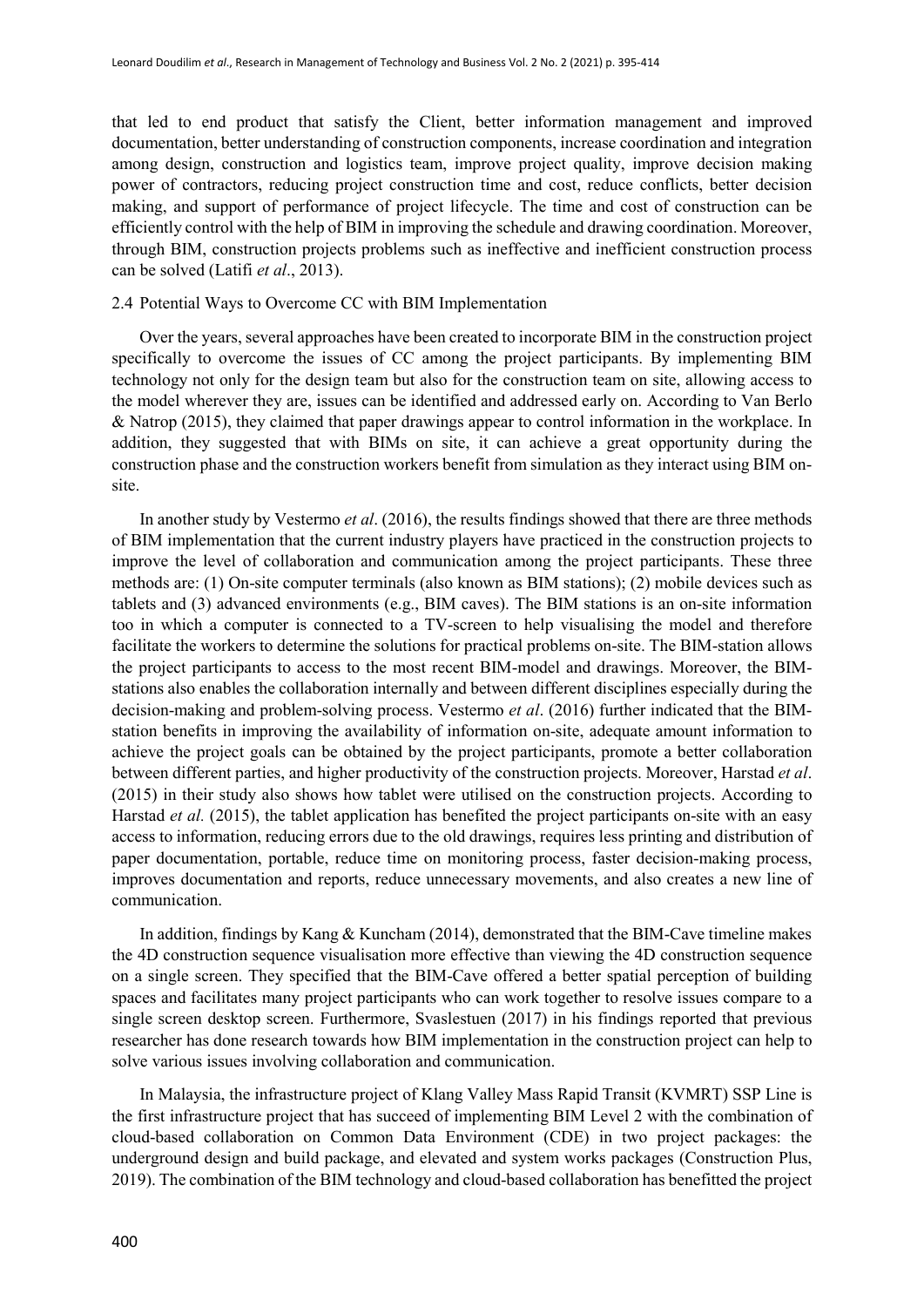to a 35% increase in the design, construction, and operation of the infrastructure through seamless information sharing and collaboration between the project participants (Gnaneswaran, 2017).

# **3. Research Methodology**

Research methodology is a compilation of systematic method used in research. This chapter outline in detail, research process, data collection, data analysis, population and sampling research, research instrument and finally conclusion.

# 3.1 Research Process

Figure 1 below shows the research process of this study.



**Figure 1: Research Process**

# 3.2 Data Collection

Data collection is the method of gathering and assessing information on a systematic target for sustainable variables. After that, it requires others to answer the related questions and assess the findings. This research is a qualitative research that include both primary data (interview method) and secondary data (literature review).

# *(a) Primary Data*

According to Yusof (2003), primary data are data extracted from natural sources gathered to address research questions. These data are obtained by researchers through experimental processes or field studies, such as questionnaires, analyses, interviews, etc. The researcher used interview method where the respondents were interviewed in real-time interaction. For this research, semi-structured interview was used. Semi-structure interview are those in-depth interviews where the respondents have to answer pre-set open-ended questions. Semi-structured interviews comprise of several critical questions that assist in outlining the themes to be studied, but also enable researchers or respondents to differ to explore a more detailed thought or answer. In responses to the new norms because of COVID-19 pandemic, face-to-face interview is unable to be carried out. Therefore, telephone interview and online interview which happen in real-time is chosen so that respondents from different locations can be reached easily.

# *(b) Secondary Data*

According to Marican (2015), secondary data obtained by other researchers may be described as data. For instance, past or previous data that were collected for research purposes. The data is still acceptable and relevant for answering research questions or expanding to new information or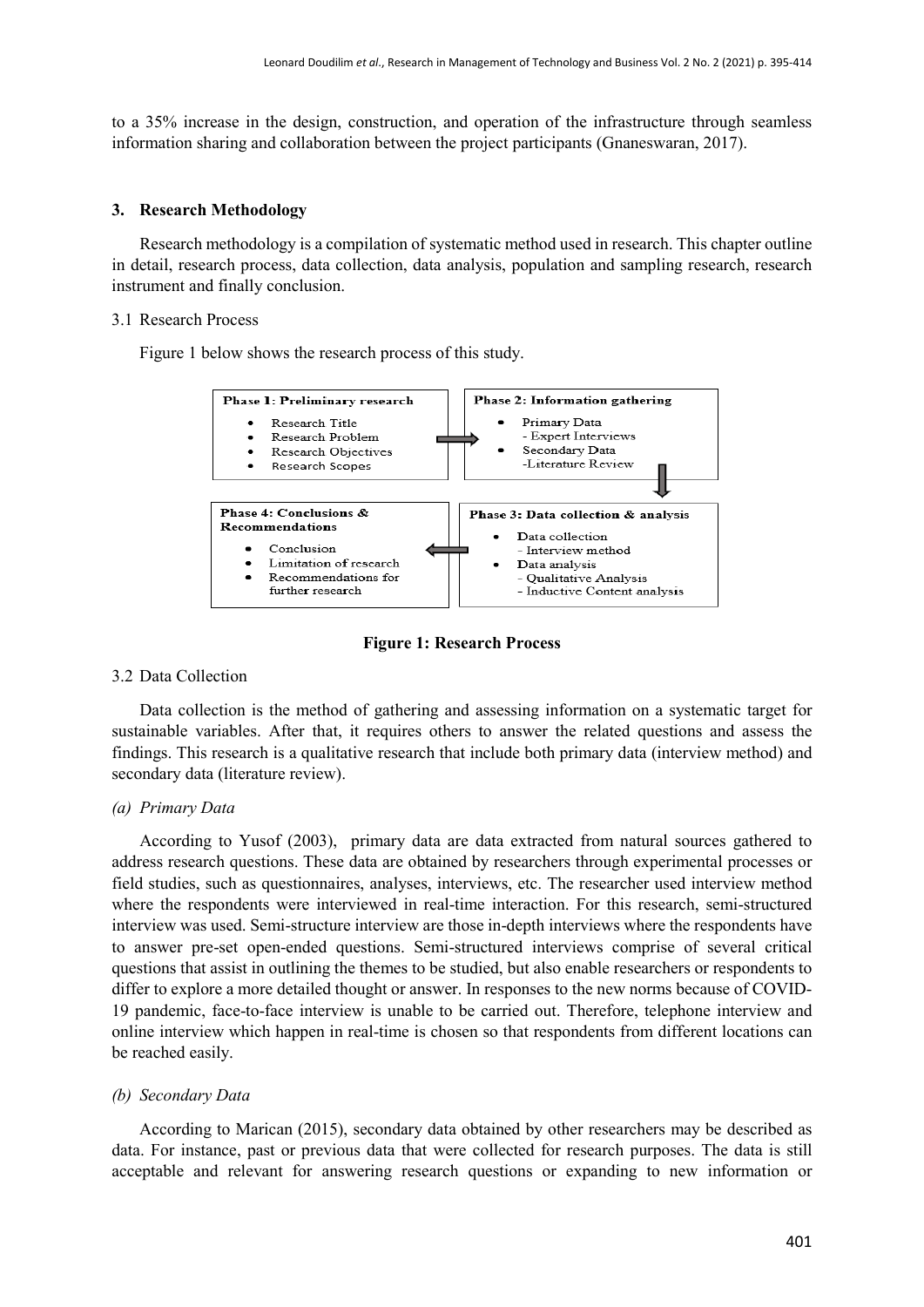formulations for current research. Literature review is one of the examples of source for secondary data. Literature review is an excellent method of synthesising the research findings, which is a key component of the development of conceptual models, in order to provide evidence on a meta-level (Snyder, 2019). Several key points have been identified from the literature review on the problems of the current practices of collaborative communication among project participants. These problems consist of practice of poor collaborative communication, non-standardised information sharing, low level of collaborative communication during decision-making process, lack of advance technology supports (Soliman, 2017). Furthermore, benefits of BIM to be implemented in the construction project as a way to improve the collaborative communication between project participant were also identified during the process of literature review. The benefits consist of better project visualisation, integrated collaborative communication, BIM as single environment platform, and BIM-based collaborative communication effect towards the productivity of the construction projects (Goh *et al,* 2014, Samimpay & Saghatforoush, 2020).

#### 3.3 Data Analysis

In this research, two types of data analytics are used: qualitative analysis and inductive analysis of content. Analysis of qualitative data like text data from interview transcripts is a qualitative analysis. In quality analysis the focus is not on the prediction, but on the identification and comprehension of a statement. This form of analysis is addressed by qualitative methods like interviews and surveys. Next, inductive content analysis is a research tool used to determine the presence of certain words, themes, or concepts within some given qualitative data such as text. Using inductive content analysis, researchers can quantify and analyse the presence, interpretations and relationships of such certain words, themes, or concepts. In this research, each interview was audio recorded and transcribed. Thereafter, the transcribed data were read repeatedly to obtain in-depth understanding before categorizing the data. Next, the data categories were broken down according to the objectives in this study and then is further broken down into smaller sections that focus on the key points for each question posed to the respondents. This facilitates the analytic process and compares data from different respondents' responses.

#### 3.4 Research Population

For the research purpose, target population is chosen to increase the probability of successful data collection. Target population involves the entire group of people or objects which is suitable to generalize the study findings and meet set of criteria of interest that might answer the research questions. In this research, the target population is focused on contractor of Grade 7 in Kota Kinabalu, Sabah that are registered under Construction Industry Development Board (CIDB). This permits them to undertake civil engineering construction and building construction projects for an unlimited amount. Based on the findings on Centralized Information Management System (CIMS), a total of 457 numbers of Grade 7 registered contractor company is identified (CIDB, 2021).

#### 3.5 Research Sample

A sample is the specific group that researcher will collect data from. The size of the sample is always less than the total size of the population (Bhandari, 2020). Sampling is the process of selecting a group of people, events, behaviors, or other elements with the purpose of researching. Because of the larger and more dispersed populations and with the limitation of time and cost, it is considered difficult or impossible to collect data from every individual in the target population. Therefore, sampling method is used to make more precise inferences about the population. 5 samples are chosen which is consist of engineers and quantity surveyors. The respondents were chosen because of the qualification and suitableness that fits the objectives of this research. All the respondents have knowledge and/or have experiences in using the Building Information Modeling (BIM) in collaborative communication (CC) among other project participants in construction project.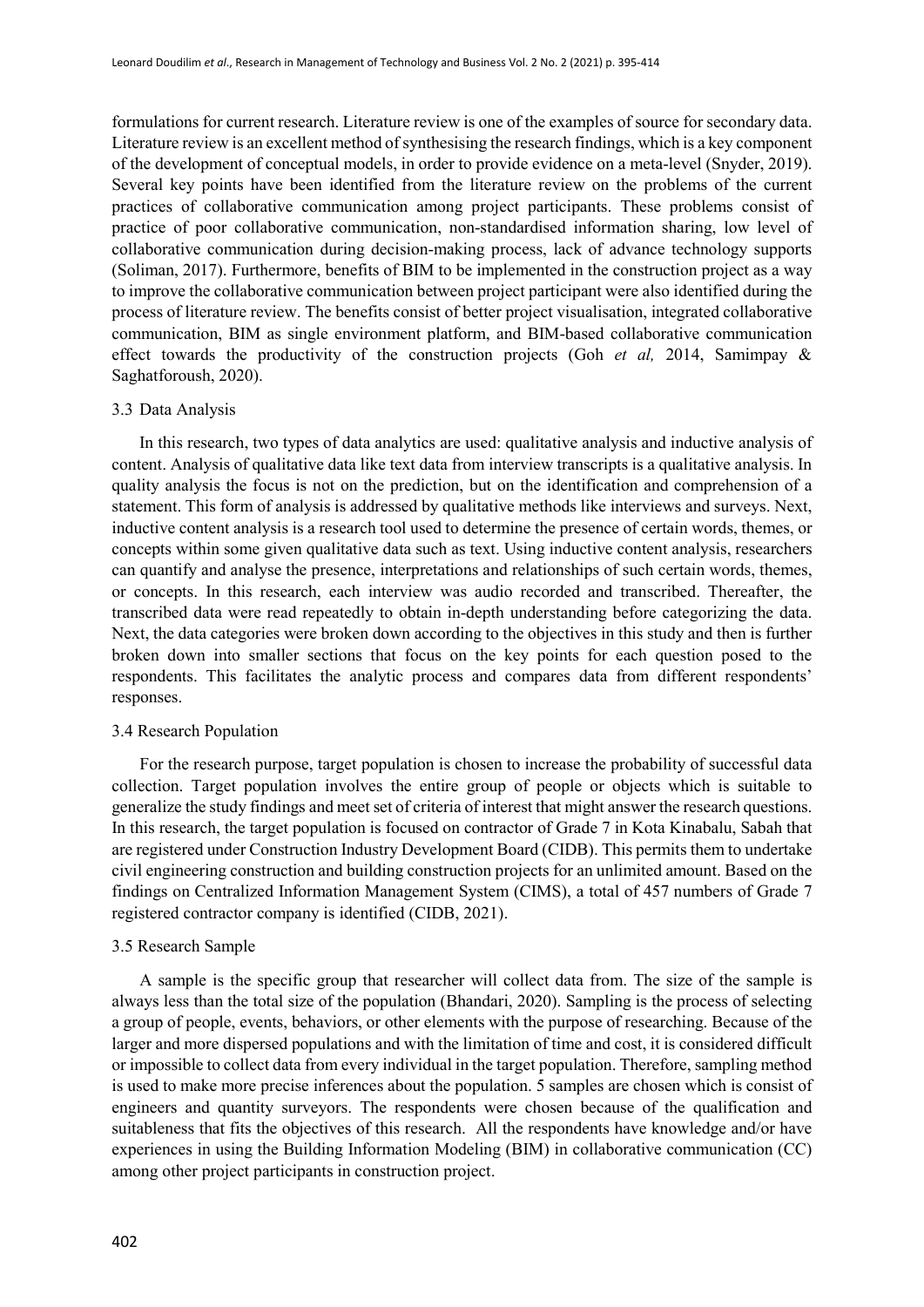# 3.6 Research Instrument Development

Research instrument refers to the tools researchers uses to gather or get data, to measure data, and to analyse data related to the research issue. Research instrument must be able to facilitate the researcher in answering the research purpose, objectives, and questions. The research instrument development for this research were divided into two stages: pilot study stage and actual interview stage as shown in Figure 2.



**Figure 2: Research instrument development process**

*(a) Pilot Study*

A pilot study involves a small study in preparation for a bigger research to verify research procedures, data gathering tools, sample recruitment tactics and other research methods. An essential phase of research is a pilot study utilized to detect prospective issue areas and deficiencies in research instruments and methods during complete research before deployment (Lancaster et al., 2004, Kraemer et al., 2006). Figure 3 showed the pilot study process from the initial stage of drafting of interview question to the final phase of finalized version of the interview questions.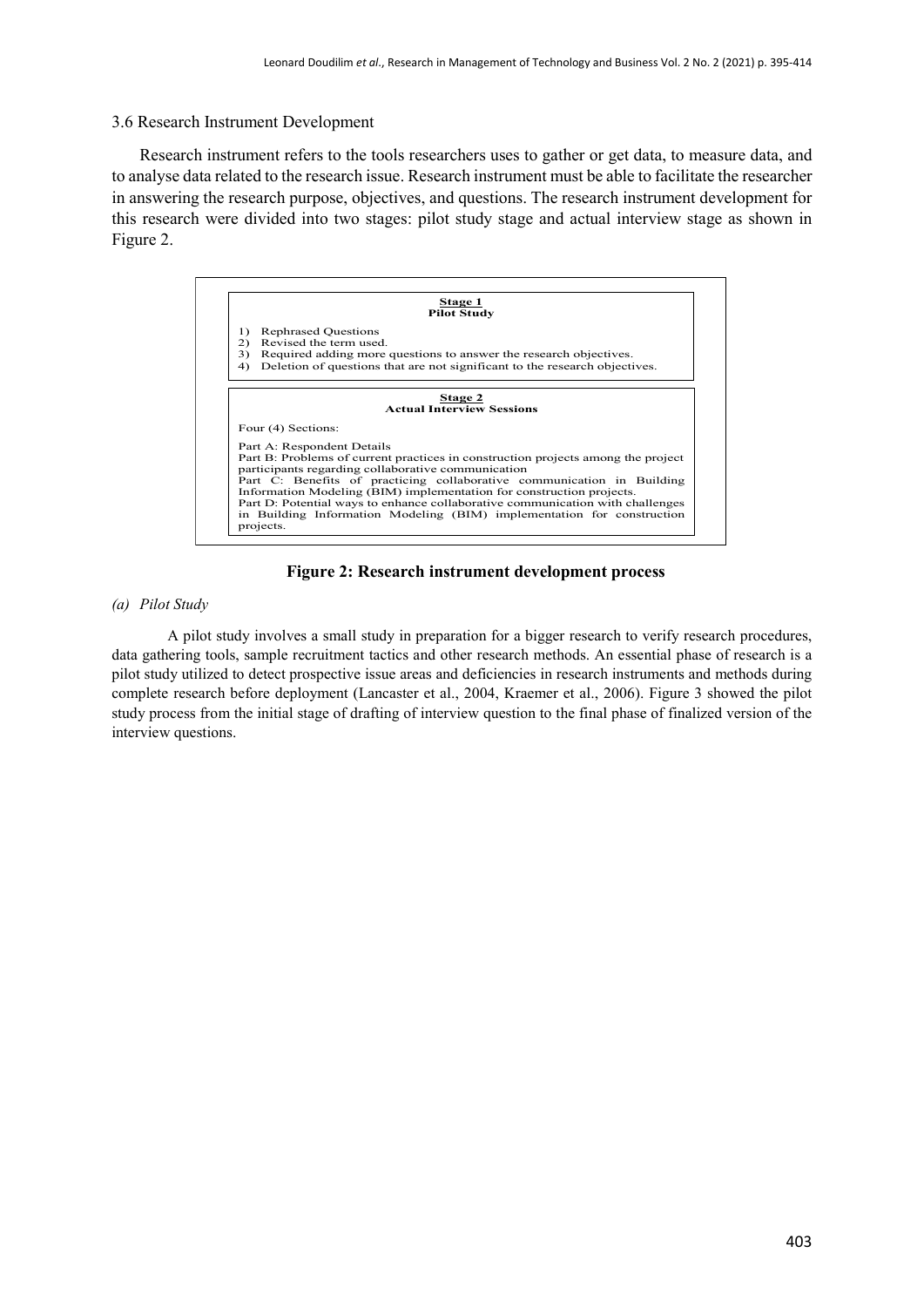

**Figure 3: Pilot study process**

# **4. Results and Discussion**

This chapter explain and explores the results of the research obtained from the interview sessions and were discussed to answer the objectives of this research.

# 4.1 Results

The results are based on the analysis of the data obtained from interviews questions posed to the respondents which is the Contractor of Grade 7 in construction industry. The selected respondents consisted of engineers and quantity surveyor who worked around Kota Kinabalu, Sabah.

# *(a) Result of respondents' background*

| Respon<br>dent<br>(R) | Academic<br>Level | Occupation | Work<br>Experie<br>nce | <b>BIM</b> experience<br>in work practice | Knowledge<br>in BIM | Types of<br>projects<br>involved |
|-----------------------|-------------------|------------|------------------------|-------------------------------------------|---------------------|----------------------------------|
| R1                    | Bachelor's        | Quantity   | $1 - 3$                | 3 years                                   | Yes                 | <b>Buildings</b>                 |
|                       | Degree            | Surveyor   | years                  |                                           |                     |                                  |
| R <sub>2</sub>        | Bachelor's        | Engineer   | $7-9$                  | None                                      | Yes                 | Infrastructure                   |
|                       | Degree            |            | years                  |                                           |                     |                                  |
| R <sub>3</sub>        | Bachelor's        | Quantity   | $1 - 3$                | 3 years                                   | Yes                 | <b>Buildings</b>                 |
|                       | Degree            | Surveyor   | years                  |                                           |                     |                                  |
| R <sub>4</sub>        | Bachelor's        | Engineer   | $1 - 3$                | None                                      | Yes                 | <b>Buildings</b>                 |
|                       | Degree            |            | years                  |                                           |                     |                                  |
| R <sub>5</sub>        | Master's          | Quantity   | 4-6                    | 4 years                                   | Yes                 | <b>Buildings</b>                 |
|                       | Degree            | Surveyor   | years                  |                                           |                     |                                  |

**Table 2: Demographic profile of the respondents**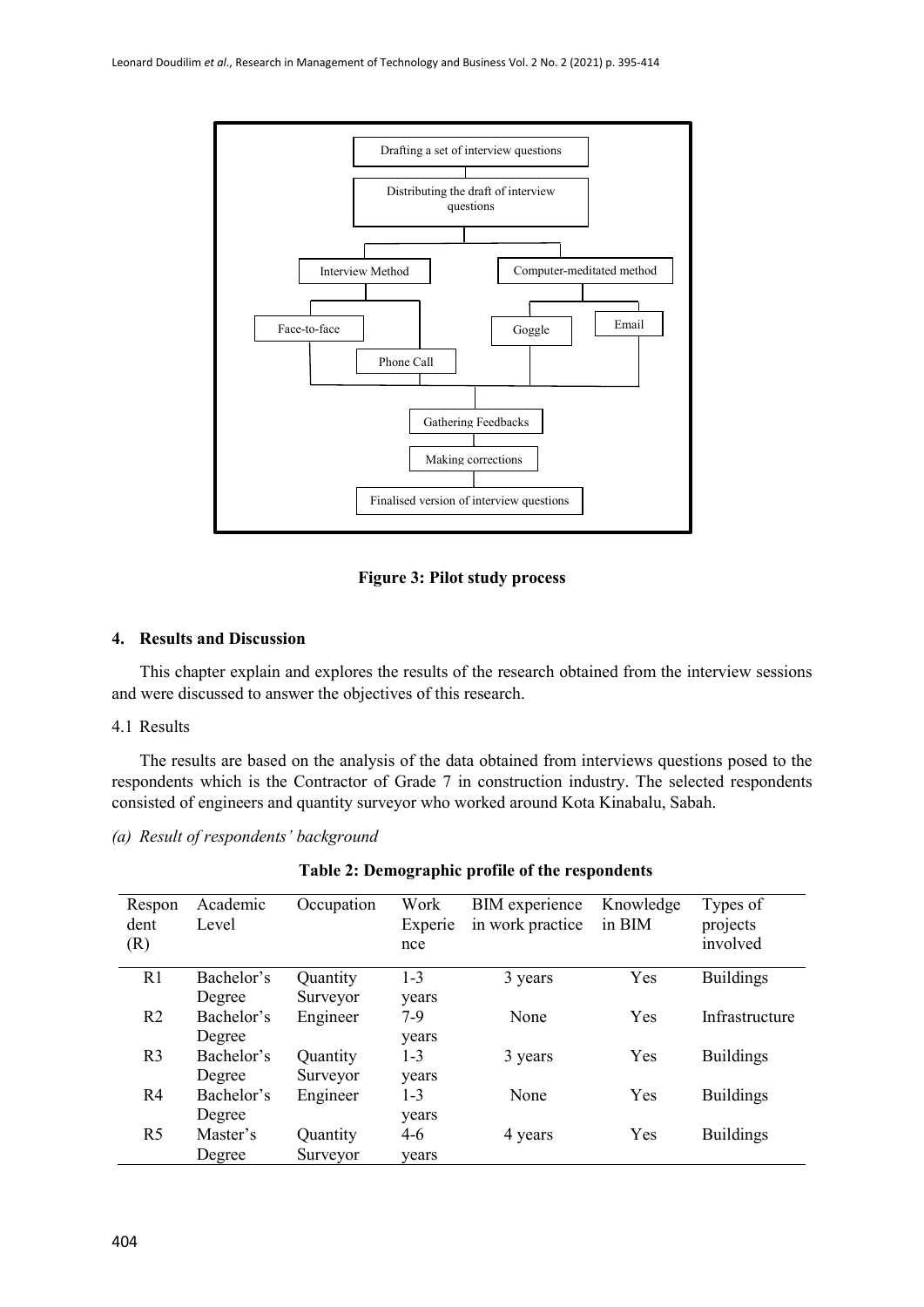*(b) Result of problems of Collaborative Communication (CC) in the current practices among the project participants in construction projects*

The problems of collaborative communication (CC`) that are normally seen in the construction projects consist of the poor CC that affected the cost and time of construction projects, non-standardized information sharing, low level of CC during decision-making process, and lack of advanced technology supports. Result of analysis about the problems of CC were shown in Table 3 to Table 6.

**Table 3: Practice of poor CC that can affected the cost and time in construction projects**

| Respondent     | Opinion about how CC can contribute to cost and time overruns in              |
|----------------|-------------------------------------------------------------------------------|
| (R)            | construction projects                                                         |
| R <sub>1</sub> | Failure of contribution to efficient expertise                                |
| R <sub>2</sub> | Unclear instruction causing misinformation                                    |
| R <sub>3</sub> | Misinterpretation during project planning causing unnecessary cost<br>implied |
|                |                                                                               |
| R4             | No proper coordination that leads to chains of problems                       |
| R <sub>5</sub> | Ineffective communication among stakeholders cause delay                      |

| Respondent     | Effects of Non-standardized information sharing towards CC of project |  |
|----------------|-----------------------------------------------------------------------|--|
| R)             | participants                                                          |  |
| R <sub>1</sub> | Misleading; Difficult to track record                                 |  |
| R <sub>2</sub> | Informal; Only as an early notice                                     |  |
| R <sub>3</sub> | Non-standardized information is not suitable for collaboration of     |  |
|                | different parties                                                     |  |
| R <sub>4</sub> | Causing miscommunications                                             |  |
| R <sub>5</sub> | Risking the project participants' interest                            |  |
|                |                                                                       |  |

# **Table 5: Effects of low level of CC during decision-making**

| Respondent     | Opinion about effects of low level of CC during decision making         |
|----------------|-------------------------------------------------------------------------|
| R)             |                                                                         |
| R <sub>1</sub> | Increase in project duration                                            |
| R <sub>2</sub> | Affects the decision-making process                                     |
| R <sub>3</sub> | Decision making process is disrupted                                    |
| R4             | Conflicts in the planning process for manpower and resource utilization |
| R <sub>5</sub> | Construction project will not be seamless                               |

# **Table 6: Lack of advanced technology supports**

| Respondent     | Opinion about how lack of advanced technology supports affect the CC  |
|----------------|-----------------------------------------------------------------------|
| (R)            | among project participants.                                           |
| R <sub>1</sub> | Requires longer time when using traditional method of CC              |
| R <sub>2</sub> | Affects the immediate notice of amendments and discussion between     |
|                | other parties                                                         |
| R <sub>3</sub> | Information cannot be delivered immediately                           |
| R <sub>4</sub> | Accurate information cannot be delivered properly, increase in margin |
|                | of error                                                              |
| R <sub>5</sub> | Virtual meeting between parties cannot be done during Covid19         |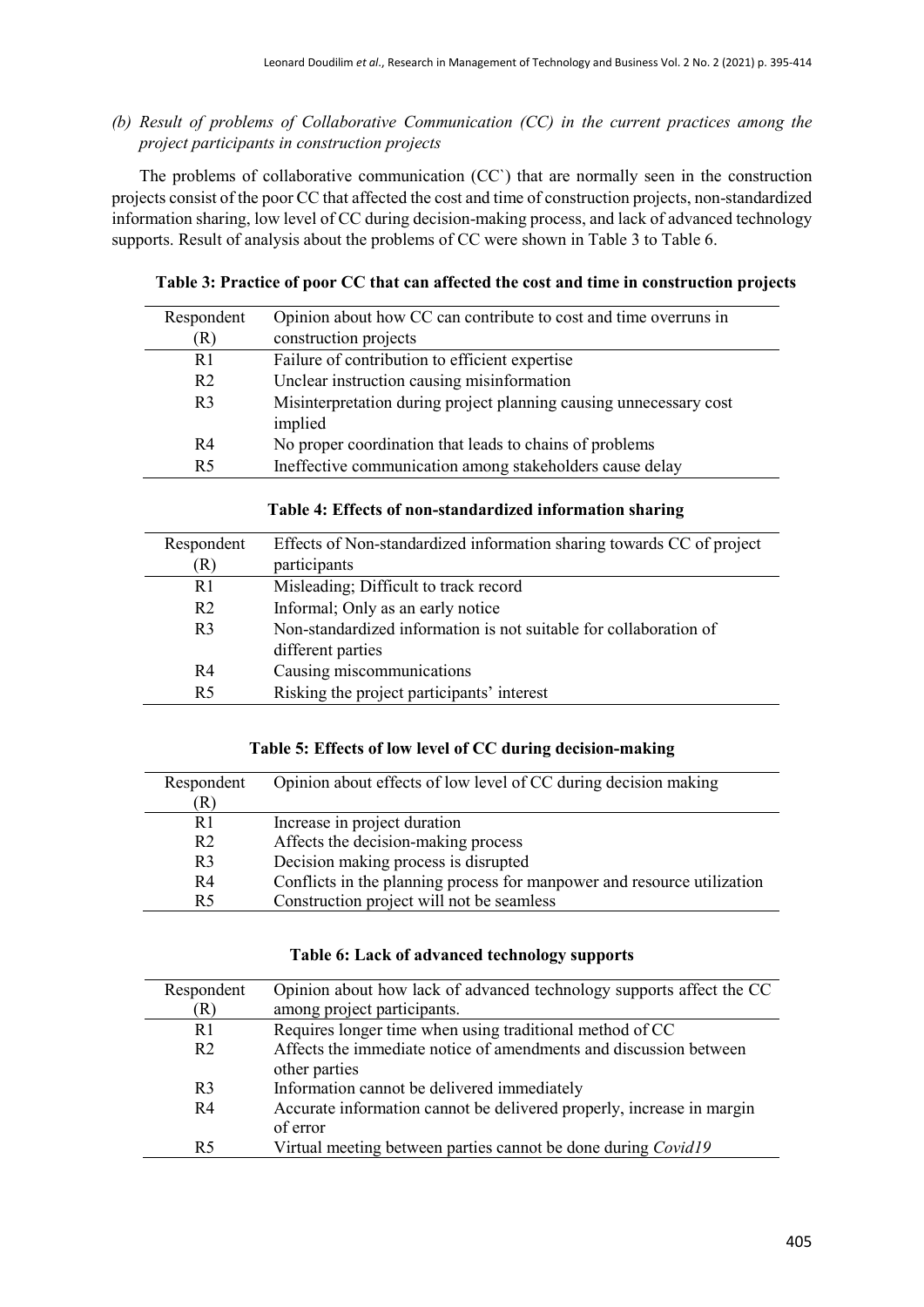# *(c) Result of benefits of practicing collaborative communication in Building Information Modeling (BIM) implementation for construction projects.*

The second objective is achieved by identifying the benefits of practicing collaborative communication in Building Information Modeling (BIM) implementation for construction projects. The benefits consist of better visualisation of drawing, integrated collaboration and communication, BIM as single environment platform and BIM increases the productivity of construction projects. Result of analysis about the benefits of practicing collaborative communication in Building Information Modeling (BIM) implementation for construction projects were shown Table 7 to Table 10.

# **Table 7: Better project visualisation of BIM**

| Respondent $(R)$ | Opinion about how better visualisation of BIM helps to ease  |
|------------------|--------------------------------------------------------------|
|                  | collaboration and communication between project participants |
| R1               | Calculation process is more accurate                         |
| R <sub>2</sub>   | End product is clearly shown                                 |
| R <sub>3</sub>   | Clearer information delivered                                |
| R4               | Construction model can be perceived easily                   |
| R <sub>5</sub>   | Facilitate personnel to execute work as per Client's request |

|  |  | Table 8: Integrated collaboration and communication |
|--|--|-----------------------------------------------------|
|  |  |                                                     |

| Respondent $(R)$ | Opinion about how BIM helps to improve information exchange<br>process between project participants compare to traditional method of<br>CC |
|------------------|--------------------------------------------------------------------------------------------------------------------------------------------|
| R <sub>1</sub>   | More conductive                                                                                                                            |
| R <sub>2</sub>   | Assists in cross-checking                                                                                                                  |
| R <sub>3</sub>   | Overall details are clear and uniformed                                                                                                    |
| R4               | Information can be produced in graphical manner                                                                                            |
| R <sub>5</sub>   | To achieve integrated CC in both BIM and traditional method efficient                                                                      |
|                  | communication is needed                                                                                                                    |

# **Table 9: BIM single environment platform**

| Respondent $(R)$ | Opinion about how BIM as a single environment platform helps to |
|------------------|-----------------------------------------------------------------|
|                  | improve the quality of the project.                             |
| R1               | Organized information, easier access                            |
| R <sub>2</sub>   | Minimize discrepancies                                          |
| R <sub>3</sub>   | Improved quality of information                                 |
| R4               | Reduce clash of services on site                                |
| R <sub>5</sub>   | Improves the understanding towards same project's goals         |

# **Table 10: BIM-based CC increase productivity of construction projects**

| Respondent $(R)$ | Opinion about how BIM-bassed CC increase productivity of                                               |
|------------------|--------------------------------------------------------------------------------------------------------|
|                  | construction projects                                                                                  |
| R <sub>1</sub>   | Ease work complexity                                                                                   |
| R <sub>2</sub>   | Improves discrepancy checking, cross checking, information (changes)<br>notification) and data storage |
| R <sub>3</sub>   | Decision making can be determined faster                                                               |
| R4               | Work is coordinated                                                                                    |
| R <sub>5</sub>   | Insufficient manpower will affect the BIM                                                              |

*(d) Result of potential ways to enhance CC with challenges in BIM implementation for construction projects*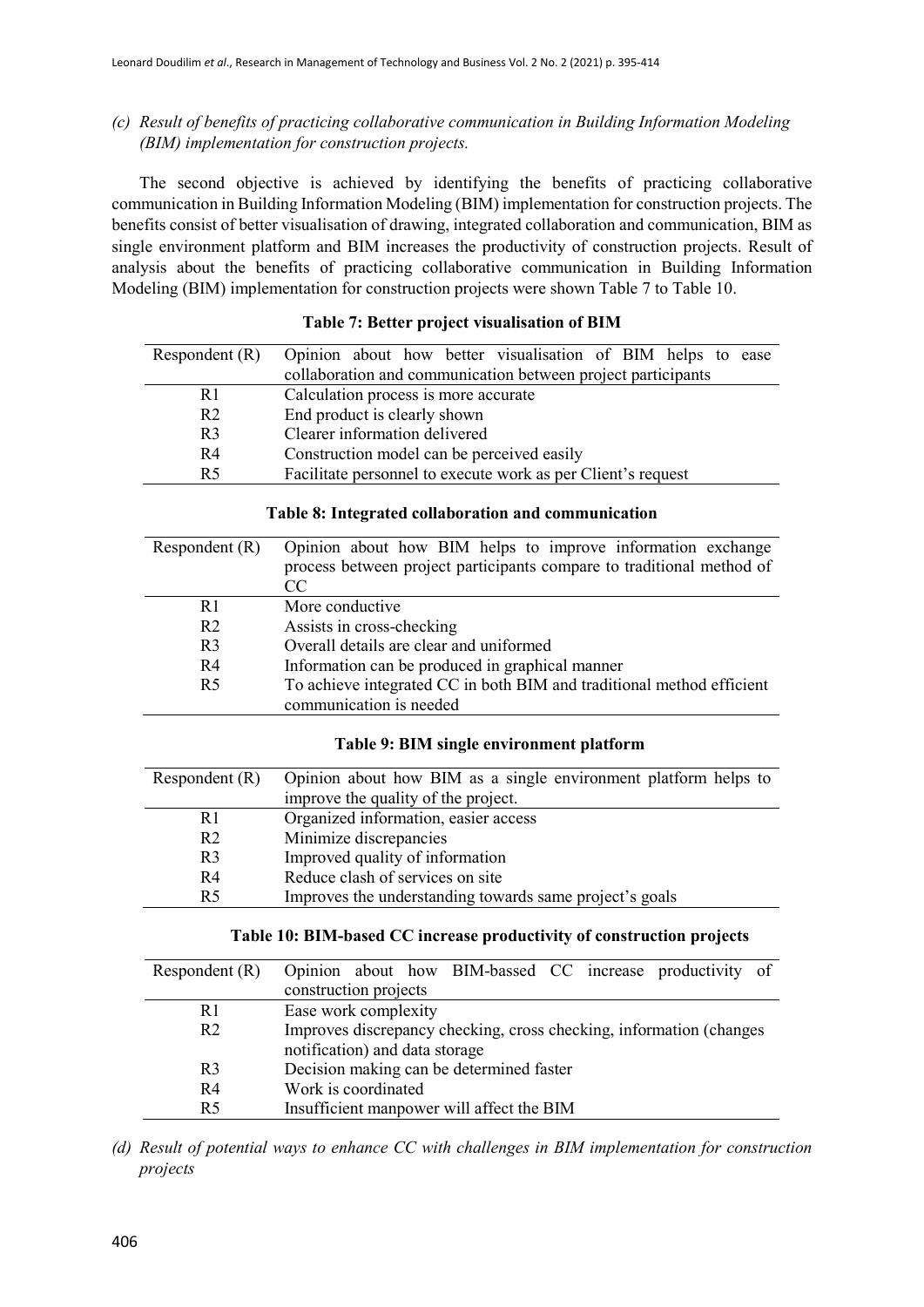| Respondent $(R)$ | Opinion about the potential ways for BIM implementation to improve |
|------------------|--------------------------------------------------------------------|
|                  | CC in construction project                                         |
| R1               | Compulsory of BIM implementation in contract document              |
| R <sub>2</sub>   | Training, workshops, Webinar, education, and exposure              |
| R <sub>3</sub>   | Subsidies from Government                                          |
| R4               | Conduct seminar and promote BIM extensively (implementation        |
|                  | through Government project)                                        |
| R <sub>5</sub>   | Focus on investing technologies tools for online interaction       |

Table 11: Potential ways for BIM implementation to improve CC in construction projects

#### 4.2 Discussions

This section discussed about the analysis of the research results that were obtained to answer the research objectives.

## *(a) Respondents' background*

Based on Table 2, respondents for this research are divided into two categories consisting of two engineers and three quantity surveyors, respectively. Each of the respondents is categorize by R1, R2, R3, R4, and R5 in which R represents Respondent. Among all the respondents, 2 respondents have the most exposure in the construction industry in term of working experience. R2 have around 7-9 years of working experiences as an engineer. R2 experiences in the industry also involved in infrastructure projects. R2 highest education level is bachelor's degree. The second respondents with the most exposure in the industry is R5 with 4-6 years of working experience. R5 highest education level is master's degree. R5 works as a quantity surveyor that involves with building projects. The remaining respondents (R1, R3, and R4) have similarities in term of the working experience in the industry, highest education level, and project involves. The working experience for this group is 1-3 years in building projects. The highest education level is bachelor's degree. However, R1 and R3 worked as a quantity surveyor while R4 work as an engineer. Moreover, the years of BIM experiences and knowledge were also assessed during the interview. Based on the findings, all the respondents have knowledge in BIM. However only R1, R3 and R5 have BIM experience in their current work practices. R1 and R3 each have 3 years experiences of using BIM in their work practice while R5 have 4 years experiences in using BIM. These findings validate that the respondents interviewed were suitable for the research.

- *(b) The problems of current practices in construction projects among the project participants regarding collaborative communication.*
- *Practice of poor CC* Based on the result in Table 3, R1 and R5 have similarity in their opinion about the practice of poor CC towards the productivity of the construction project. They linked the practice of poor CC in the construction projects especially during decision-making process will obstruct the knowledge sharing between the project participant during the construction process. This will affect the productivity of the project and led to time overruns. This statement has similarity with Reed & Knight (2010), in which their reported that lack of adequate communication will obstruct communication and causing insufficient knowledge transfer. In contrarily, R2, R3 and R4 associate practice of poor CC will contributes to many other problems in the construction project. They claimed that the practice of poor CC and lack of proper coordination especially during project planning will cause misinterpretation of project's objectives during the construction process. This misinterpretation will cause unnecessary cost incurred that lead to increase in project cost. This statement was supported by Tai *et al.* (2009) whereas they stated that a weak organizational structure of construction team will cause problems in collaboration and communication in construction projects.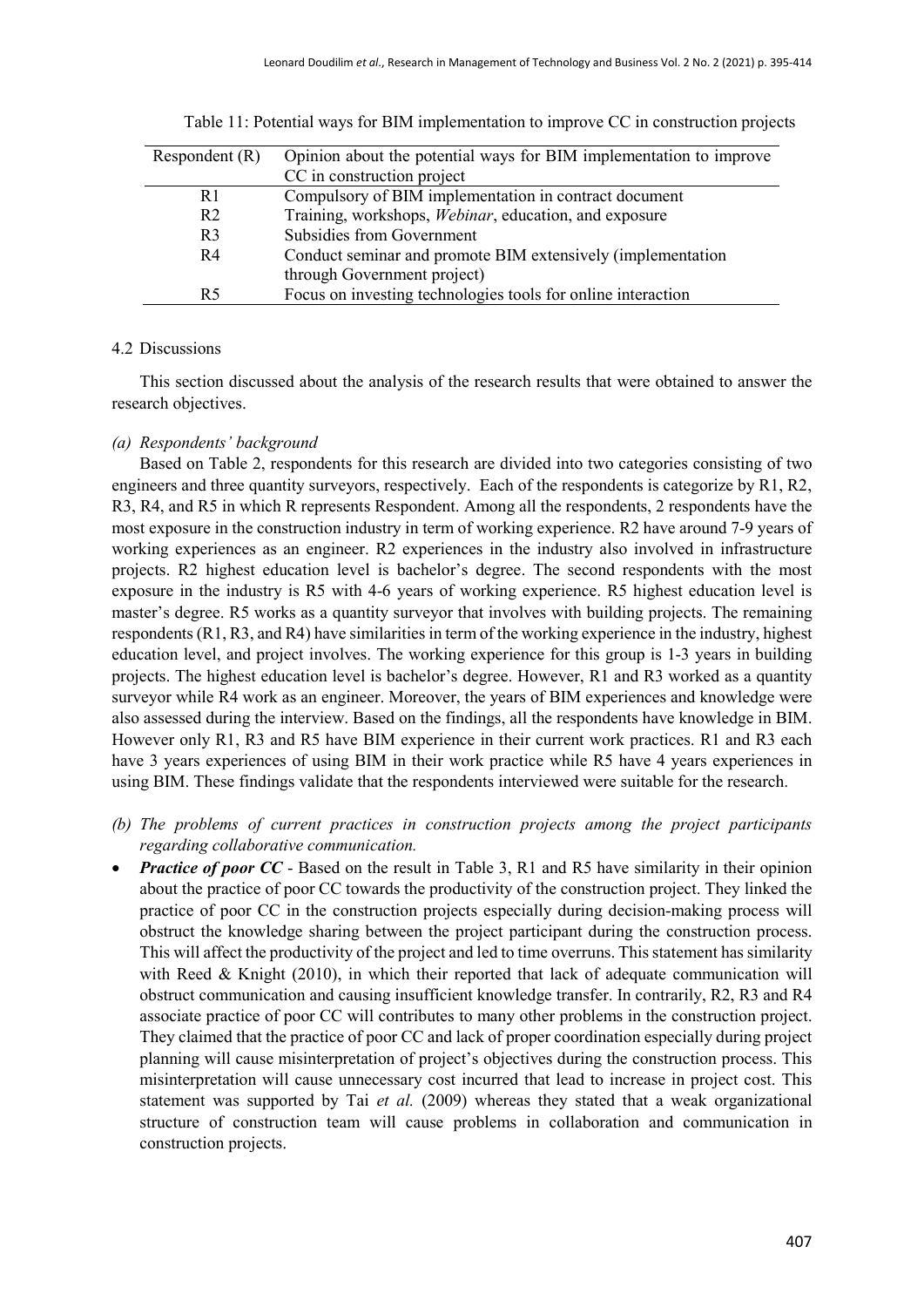- *Non-standardised information sharing* Based on the overall data analysis of non-standardised information sharing in Table 4, the respondents agrees that the non-standardised information sharing was a problem in the current practice of CC among project participants. However, there are still a slight difference in terms of their perception of how the non-standardised information sharing affect the construction project. R1, R2, and R3 relates the effect of non-standardised information sharing the current practices of CC was not an effective method to be used in the collaboration and communication between different stakeholders in the construction project especially when it involves the document and information sharing between different project participants. This statement was supported by Tai *et al*. (2009) in which they reported that the lack of uniformed standards for construction information can cause communication problem especially in large-scale projects. In contrast, R4 and R5 stated that the without a standardised information sharing in the construction project, it will cause adversarial relationship between the project participants because of miscommunication. This was supported by previous research by Spang & Riemann (2014) where they associate the disagreement among stakeholders because of CC problems cause dispute and adversarial relationship.
- *Low level of CC during decision-making*  Based on the data analysis in Table 5, all the respondents relate the effect of low level of CC during the decision-making process with the efficiency and productivity of the construction project. According to them, low level of CC during decisionmaking will interrupt the construction process and affected the team member. They confirmed that this problems of low level of CC will affects the construction project duration because of delay in the decision-making. R1 stated that there will be a risk of paying the cost of damages caused by the delay. Moreover, according to R4, without an effective CC, the construction team will face delay in decision making for the project planning. In some cases, this delay in decision making causing conflicts in the planning whereas Contractor unable to provide manpower and resources efficiently. Past research by Koushki *et al.* (2005) and Tabtabi, (2002) also confirmed the statements by the respondents where they reported that the low level of CC can cause delays in the construction projects.
- *Lack of advanced technology supports*  Based on the data analysis of effect of lack of advanced technology supports in the current practices of CC in the construction project shown in Table 6, the similarity found was in term of time taken for CC process between different parties. Respondents claimed that the lack of advanced technology supports affected the efficiency of the information and communication flow. The inefficiency of the information flow caused delay in two areas of construction process which are the information sharing or transfer among the project participants throughout the construction life cycle and immediate notification of work alterations between design team and construction team. It was also found that without advanced technology supports, project participants have to use traditional method of CC which was considered inconvenience as the paper documentation were required. Tai *et al.* (2009) in their study also confirmed that lack of advanced technology will cause problems related to collaboration and communication. In contrarily, R5 have a different perception when discussing about the problems of lack of advanced technology supports. R5 said that the use of advanced technology supports is important for CC between project participants because it can be the solution to replace the physical meeting in the event of force majeure that permits the parties to have a face-to-face CC.
- *(c) The benefits of practicing collaborative communication using Building Information Modeling (BIM) for construction projects.*
- *Better project visualisation* According to Goh *et al.* (2014), the BIM is beneficial in providing better visualization in the drawings and this will then improve the overall project quality. Based on the overall responses by the respondents in Table 7, R3, R4 and R5 have similarity in their answer. They agreed that with BIM better project visualisation it will benefits the CC of many parties in the construction project. This is because, BIM was beneficial for the project teams who is unable to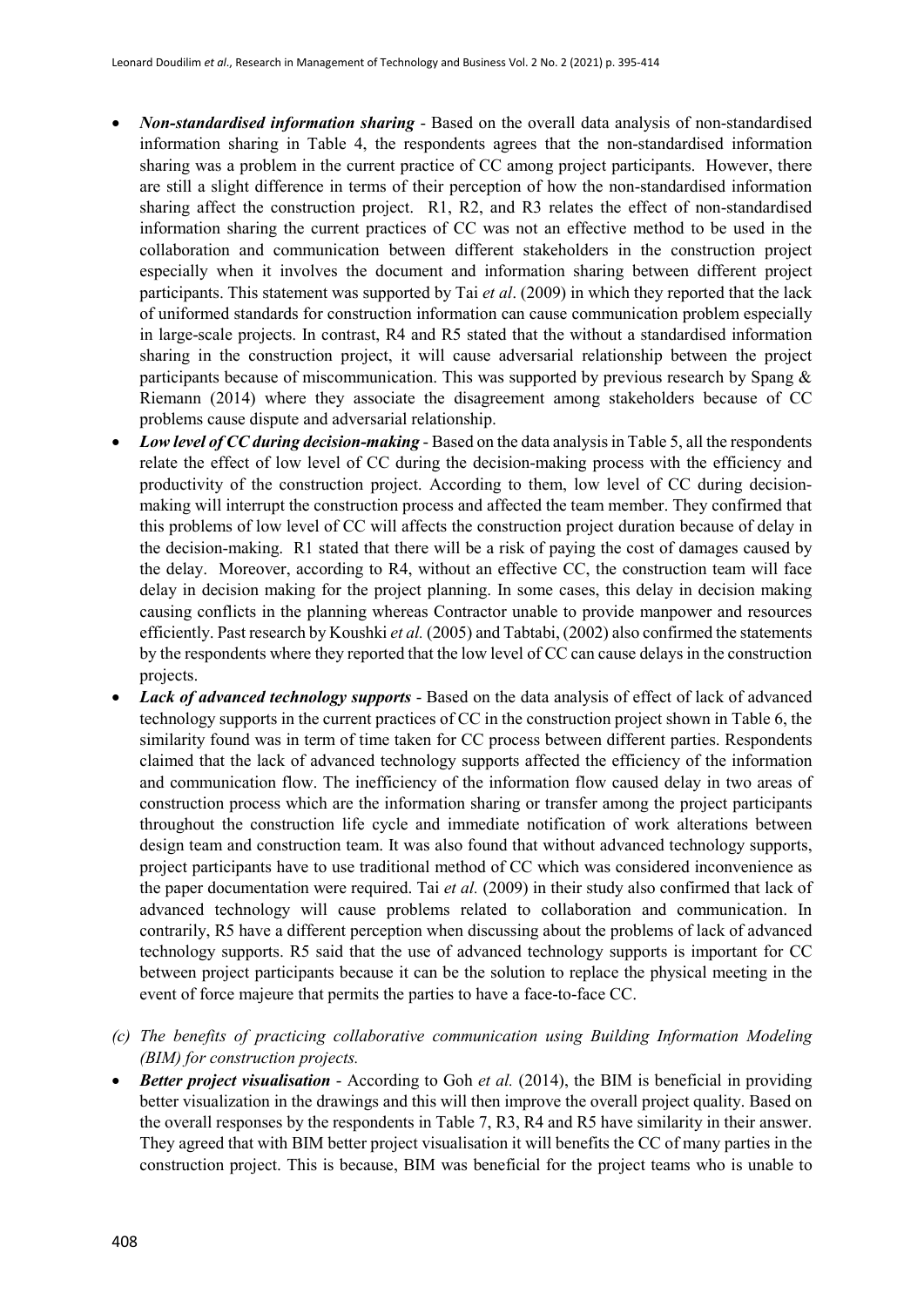read and understand the information on 2D drawing to imagine and visualize it with the help of 3D model. This will lead to accurate project deliverance based on Client's request. This statement was supported by Samimpay & Saghatforoush (2020) where they reported that BIM contribute to better clarification of project concept that led to end product that satisfy the employer. Moreover, the respondents claimed that the 3D visualization will facilitate the project teams to receive and recognize the design in the shape of real building easier and this improve the coordination between the participants. This was also supported by Samimpay  $\&$  Saghatforoush (2020) where they reported that BIM increase coordination and integration among design, construction, and logistics team. Additionally, BIM also help to delivered more coherent information that is not able to achieve when using 2D drawings where information shown is insufficient especially during construction work (Goh *et al*., 2014). However, R1 and R2 have different opinion about better project visualisation of BIM. They claimed that better visualisation of BIM benefits more on their work process instead of in the CC.

- **Integrated CC** The benefit of BIM for an integrated CC have shown three different perceptions among the respondents which consists of facilitate the work process of the project participants, improving the quality of the information and documentation in construction project, and as a tool for cross-checking as shown in Table 8. R1 relates the integrated CC of BIM with the ability to ease the work process during building work measurement as the models can be calculated directly from the BIM model. This statement is similar to what were reported by Goh *et al.* (2014), in which BIM is a suitable platform for BQ and taking-off work during documentation phase. Next, for the perception of improving the quality of information and documentation in construction project, two respondents (R3 and R4) show similar answer. According to R3, BIM can help the participants in acquiring the overall view of the project details because information provided by BIM clear and uniformed. Moreover, the response from R4 also showed that the ability of BIM to produce graphics information helps project participants to identify the outcome of the design and project planning. The respondents' statement was confirmed by past research reported by Van Berlo & Natrop (2015) where they stated that the BIM was used to generate drawings adapted to the task of onsite workers. This is to provide site workers with all the information they needed for the tasks. As a result, the BIM approach has successfully established an effective communication tool between the site office management and construction workers. R2 and R5 have the same perception that traditional method of CC is still consider significance in their current work practice compared to BIM-based CC. However, the third perception of how integrated CC of BIM benefits in construction project was obtained from R2. R2 suggested that BIM implementation can be used as a method to validated or cross-checking work done by using traditional method.
- *BIM as a single environment platform*  Based on the overall respondents' statements in Table 9, it is seen that the respondents agreed that BIM single environment platform helps to improve the quality of information in the CC among project participants in the construction projects. R2 claimed that it could lower the risk of inaccuracy on the design which benefits in minimising discrepancies. According to R5, BIM also help in information sharing and improves the comprehension of the project participants about the project goals. R4 also agree that BIM can help in coordinating all the work in the construction site and hence minimize the conflicts of construction works. This is similar to past researcher by Goh et al. (2014), where they reported that BIM helps to facilitate management process in construction industry and improves the communication among project participants that are centralised within the BIM system. In addition, R1 and R3 further indicated that the BIM function as a single environment platform is beneficial to ensure information is well organized, to improve the quality of information and allow easier access for information by all the parties involves in the project. The respondents' statements were validated by Hewage & Ruwanpura (2015), whereas they claimed that the BIM implementation has overcome the issues of onsite participants who are unable to obtained material management, work demo and updated drawings easily from the design team.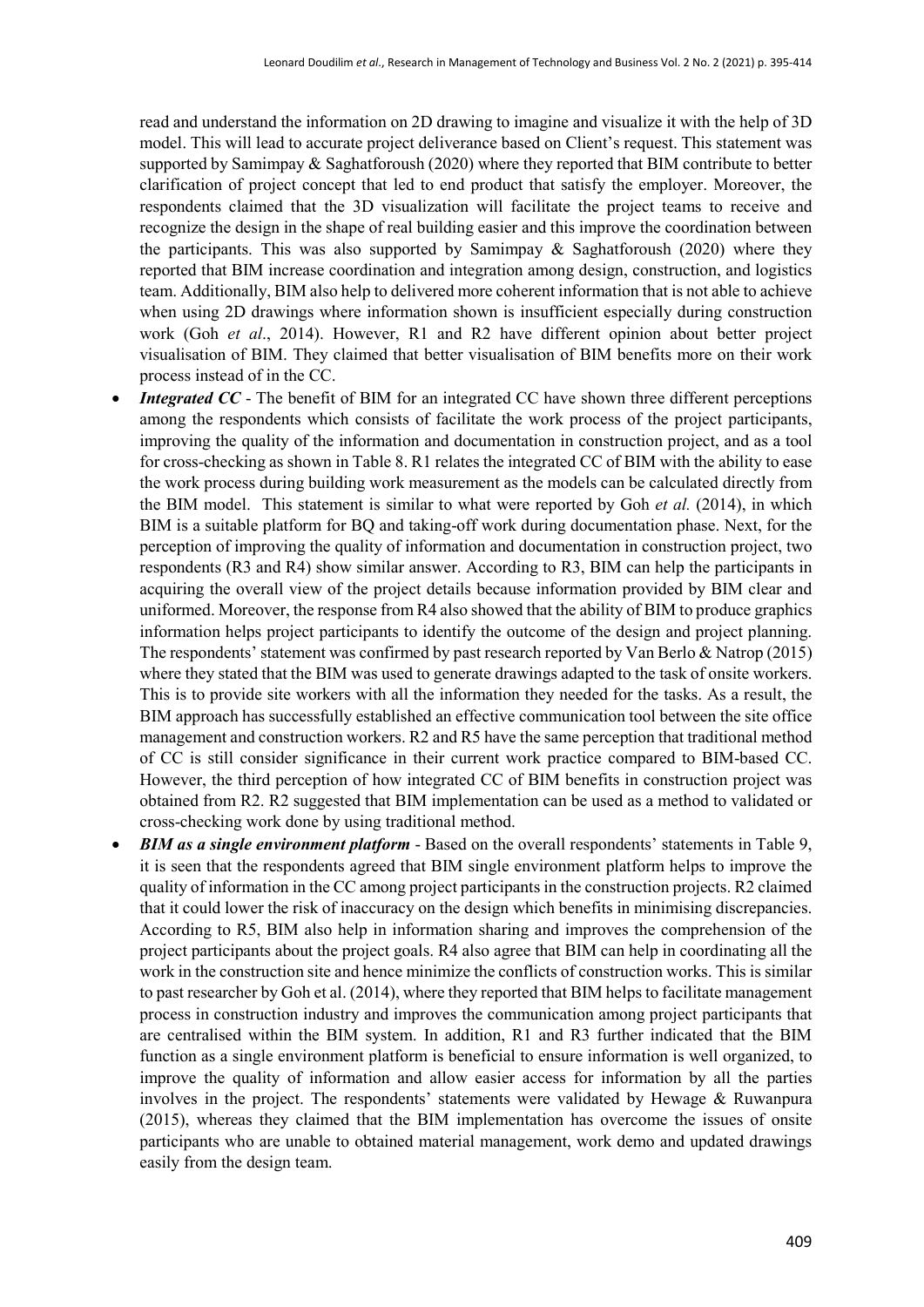- *BIM-based CC* Based on Table 10, almost all the respondents agreed that BIM-based CC improve the productivity of construction project. R1 and R3 have similar perception about how BIM can increase the productivity of the construction project. As the BIM function is based on collaborative software, the decision-making process can shorten and therefore the construction planning can be determined more effectively. Moreover, R2 prefers real time face to face discussion during decision making process because it is more efficient. Even so, R2 clarify that BIM still can be used for discrepancy checking, cross checking, information notification when there are changes, and data storage. Furthermore, R4 suggested that BIM is the best solution to fix the issues regarding the complex and confusing coordination of construction work. With BIM, there will be no issues involving work clash/collision on-site. These statements were supported by Kiviniemi (2013), where BIM has become a tool to enable higher productivity by improving the management of information in construction projects where it enables more collaboration within the fragmented AEC industry. In contrast, R5 linked the current situation of pandemic as an issue of productivity in the construction industry as many organizations must reduce their manpower to follow the Standard Operation Procedures (SOPs). Although BIM is implemented in the construction, without sufficient manpower it will obstruct the decision making and information process.
- *(d) The potential ways to enhance collaborative communication with challenges in Building Information Modeling (BIM) implementation for construction projects.*

Objective 3 was achieved by obtaining suggestions of potential ways of BIM implementation in improving CC in construction projects from the respondents. Based on the overall answers by respondents as shown in Table 11, three different answers were obtained. R2, R3, and R4 suggestions mainly focusing on the Government as the key industry drivers for the BIM implementation. R2 and R4 have similar suggestions on how to implement BIM in the construction projects. According to them, it is important to improve the BIM knowledge among the industry players. This can be done by organizing training, workshops, webinar, and seminar especially about introduction of BIM, functions and how to utilize it. The Government also have an important role in encouraging the industry players to implement BIM. The Government could promote BM through its implementation in Government's projects. In addition, R3 suggested that with subsidies from the Government will help in promoting BIM implementation. On the contrary, R1 and R5 have similar opinion where they suggested that the industry players play an important role for BIM implementation to improve CC in construction projects. The suggestions for BIM implementation made by R1 is by making the BIM implementation in construction project as compulsory. This can be done by stating the requirements in the contract document. This way, the involved participants will have to implement it to avoid the breach of contract. Moreover, according to R5, the industry players should also focus on investing and buying technologies tools for online meeting. This is to facilitate the collaboration and communication of project participants when face to face interaction cannot be done.

# **5. Conclusion**

This section discussed the conclusion of the research findings and research limitation. Moreover, conclusions and recommendations are made comprehensively for the purpose of good research effectiveness. At the end of this section, suggestions are also included for the purpose of developing further research on this topic. The first objective of this research was assessed in four aspects of problems in the current practices of CC which consists of practice of poor CC, non-standardised information sharing, low level of CC during decision making and lack of advanced technology supports. The respondents described clearly about the problems in the current practice of collaborative communication among project participants in the construction projects. The practice of poor CC was determined to obstruct the knowledge sharing between project participants in the construction project and hence affects the productivity of projects. Moreover, the misinterpretation of project's objective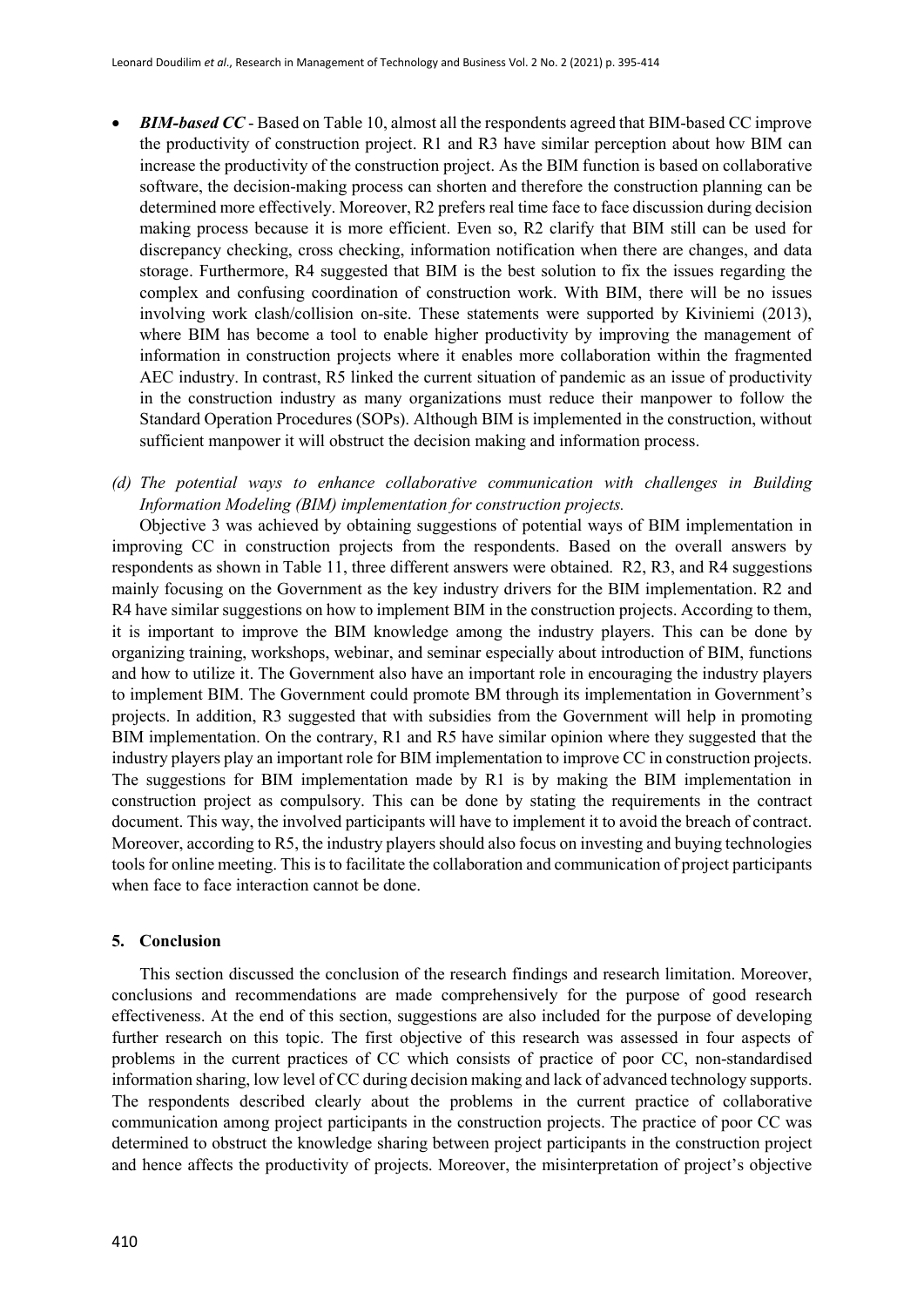because of poor CC contributed to other construction problems that affect the cost and time. For the next aspect, it was determined that the non-standardised information sharing practice was not effective to be used in the current practice of CC especially when it involves the process of document and information sharing between various parties. In addition, non-standardised information sharing contributed to adversarial relationship between other stakeholders because of miscommunication. Besides that, the effect of low level of CC during decision-making process was identified as the factor that affected the efficiency and productivity of construction projects. The conflicts between the Client-Contractor were also confirmed as a result from the slow decision making of the Client. Apart from that, it has been recognised that the lack of advanced technology supports in the current situation of COVID19 pandemic will contribute to CC problem between project participants.

The second objective of this research was assessed in four aspects of the benefits of using Building Information Modeling (BIM) for CC which consist of better project visualisation, integrated collaborative communication, BIM as single environment platform, and BIM-based CC. The respondents showed positive responses of BIM as the tool for collaborative communication. Better project visualisation of BIM was confirmed to be beneficial towards the collaboration and communication of many parties in the construction project. This is because better project visualisation of BIM contributes to better understanding of the project concept that led to success of the end product to satisfy the Client. Besides that, the 3D visualisation of BIM assisted the various project teams to interpret the same information of the construction project. Integrated CC of BIM was figured to contribute to three benefits among the industry player which consist of facilitated the work process, improving the information and documentation in construction project, and a tool for cross-checking. Next, BIM single environment platform was also accepted as beneficial in the CC among project participants in construction project. Owing to the fact that the BIM single environment platform helps to ensure information is well organized, to improve the quality of information and allow easier access for information by all the parties involves in the construction project. As a result, this minimizes the risk of inaccuracy and discrepancies, improves the understanding of project participants, and coordinate the work in construction site to mitigate conflicts in work process. Finally, it was seen that the BIMbased CC have contributed to the increase productivity of construction project. The improvement in the productivity of the construction project with BIM implementation can be achieved in term of shorter time for decision-making process, information notification for work alteration, fixed the issue of complicated coordination of construction work. However, an issue was found in term of the application of BIM in the current situation of COVID19 pandemic, whereas the reduction of manpower was reported has affected the productivity.

Additionally, 3 Objective was assessed in term of the potential ways to enhance CC with challenges Building Information Modeling (BIM) implementation for construction projects. Two important parties which are the Government and the industry players have been identified as the key to implement the BIM in construction projects to improve collaborative communication. The Government have two crucial roles to help in BIM implementation which are improving the BIM knowledge of among the industry players and encouraging the industry players to implement BIM. To improve the BIM knowledge, respondents suggested that the Government to organize training, workshops, webinar, and seminar especially about introduction of BIM, BIM functions, and BIM utilization. Next, to encourage the readiness and openness of industry players to implement BIM, Government could promote BM through its implementation in Government's projects and with subsidies from the Government. Conversely, industry players roles to allow for the BIM implementation in construction project are by making the BIM implementation in construction project as compulsory in the contract document and focused on investing and buying technologies tools for online collaboration and communication especially during the force majeure events.

The research data only focused on the issues of collaborative communication, benefits, barriers, and suggestion for Building Information Modeling (BIM) implementation in construction projects. To see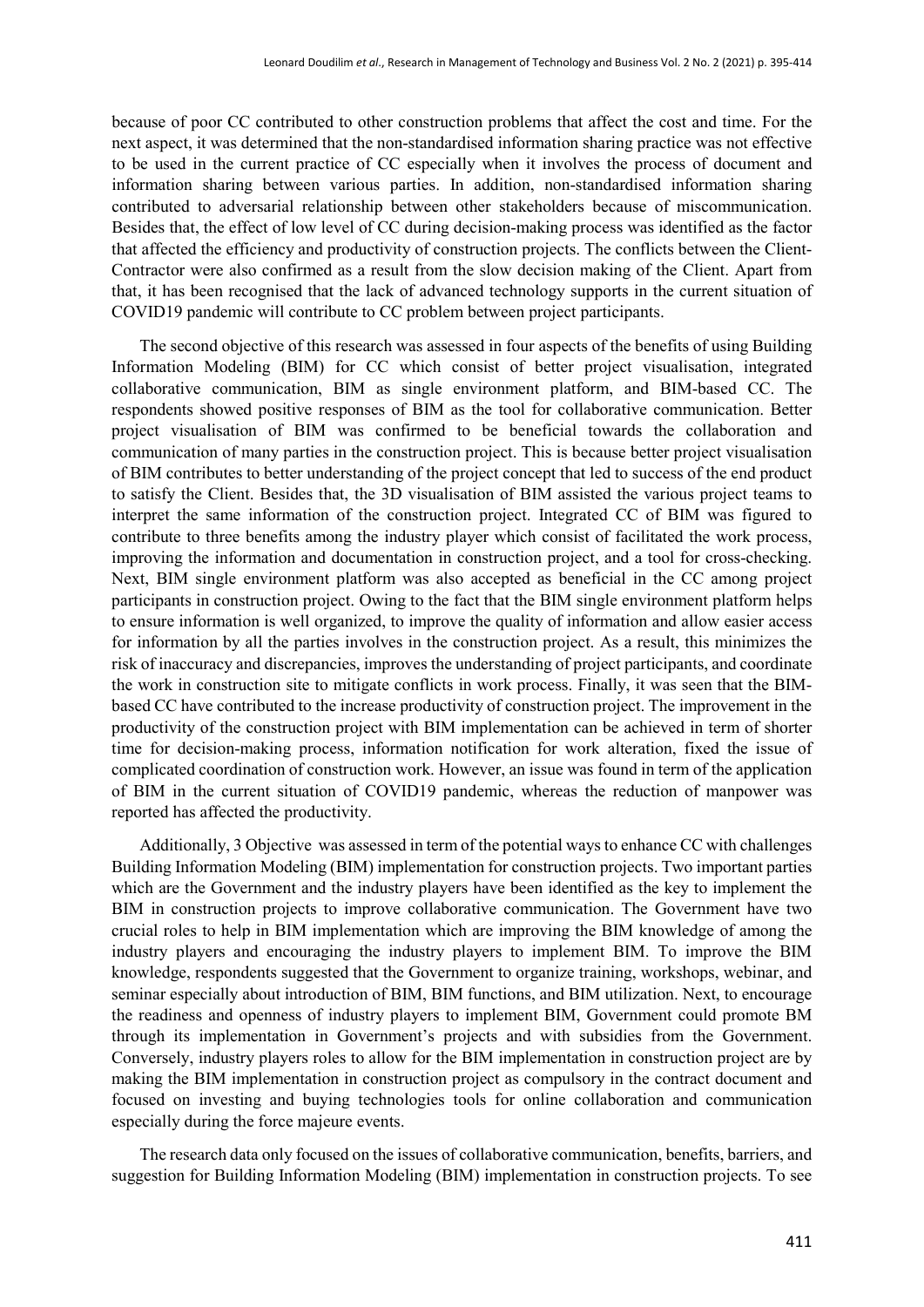the continuity of this research, further research could be done in the future about how to utilize Building Information Modeling (BIM) with the barrier of lack of manpower or resources in the project management during COVID19 pandemic.

Despite the obstacles and constraints faced by the researcher while conducting this research, the data obtained from the respondents clearly shows that the successful interview were done because of the respondent's willingness to collaborate with the researcher for the purpose of studying the issue regarding collaborative communication (CC) and Building Information Modeling implementation (BIM). The current situation of COVID19 does not become the barrier for the process of data collection by the researcher because the technology is being utilized for the purpose of ensuring the interview session doable. Furthermore, this research is expected to be beneficial towards the construction industry players as well as the academia parties. This research was significance to give the industry players insight about the problems of current practice of collaborative communication (CC) that are faced by the project participant in construction project. It promotes awareness about BIM as the CC tools as well as towards improving the collaborative communication in the construction projects. Finally, this research was expected to be beneficial towards the knowledge improvement on the BIM aspects and provide basis for further research on BIM and project management.

# **Acknowledgement**

The authors would like to thank Faculty of Technology Management and Business, Universiti Tun Hussein Onn Malaysia for its support in completing this research.

#### **References**

- Abdul Rahman, I., Memon, A. H., Karim, A., & Tarmizi, A. (2013). Significant factors causing cost overruns in large projects in Malaysia. *Journal of Applied Science, Vol. 13 (2)*, pp. 286-293.
- Abubakar, M., Abdullahi, M., & Bala, K. (2018). Analysis of the Causality Links between the Growth of the Construction Industry and the Growth of the Nigerian Economy. *Journal of Construction in Developing Countries, 23(1)*, pp. 103-113.
- Amiruddin, N. (2019, April 3). *All city status local authorities to use BIM.* Kuala Lumpur. Retrieved from https://mybim.cidb.gov.my/all-city-status-local-authorities-to-use-

bim/#:~:text=Currently%2C%20the%20level%20of%20BIM,Singapore%20(65%20per%20cent).

- Azhar, S. (2011). Building Information Modeling (BIM): Trends, benefits, risks, and challenges for the AEC Industry.
- Azhar, S., Khalfan, M., & Maqsood, T. (2015). Building information modelling (BIM): now and beyond.
- Aziz, A. (2020, September 30). *Govt aims 80% adoption of BIM system by 2025*. Retrieved January 24, 2021, from The Malaysian Reserve: https://themalaysianreserve.com/2020/09/30/govt-aims-80-adoption-of-bimsystem-by-2025/
- Bwail, K. (2018, September 27). *BIM Design vs Traditional 2D Design*. Retrieved from Ezine Articles: https://ezinearticles.com/?BIM-Design-Vs-Traditional-2D-Design&id=10015214
- CIDB. (2019). *Malaysia Building Information Modeling Report.* Kuala Lumpur: CIDB.
- CIDB. (2021, January 15). *Registered contractor.* Retrieved from CIMS: https://cims.cidb.gov.my/smis/regcontractor/reglocalsearchcontractor.vbhtml
- Corbin, J., & Strauss, A. (2008). *Basics of Qualitative Research: Techniques and Procedures for Developing Grounded Theory.* (3rd Edition ed.). Thousand Oaks, California: Sage Publications.
- Construction Plus. (2019, June). MRT Line 2 (SSP) Underground Works. In *Construction Plus: Bringing The Building and Design Industry To You* (Vol. Issue 17). Retrieved from https://www.constructionplusasia.com/my/mrt-line-2-ssp-underground-work-2/
- Gnaneswaran, D. (2017, october 9). *Malaysia's Mass Rapid Transit Corporation taps the power of Microsoft Azure*. Retrieved from Microsoft Malaysia News: https://news.microsoft.com/en-my/2017/10/09/malaysiasmass-rapid-transit-corporation-taps-power-microsoft-azure/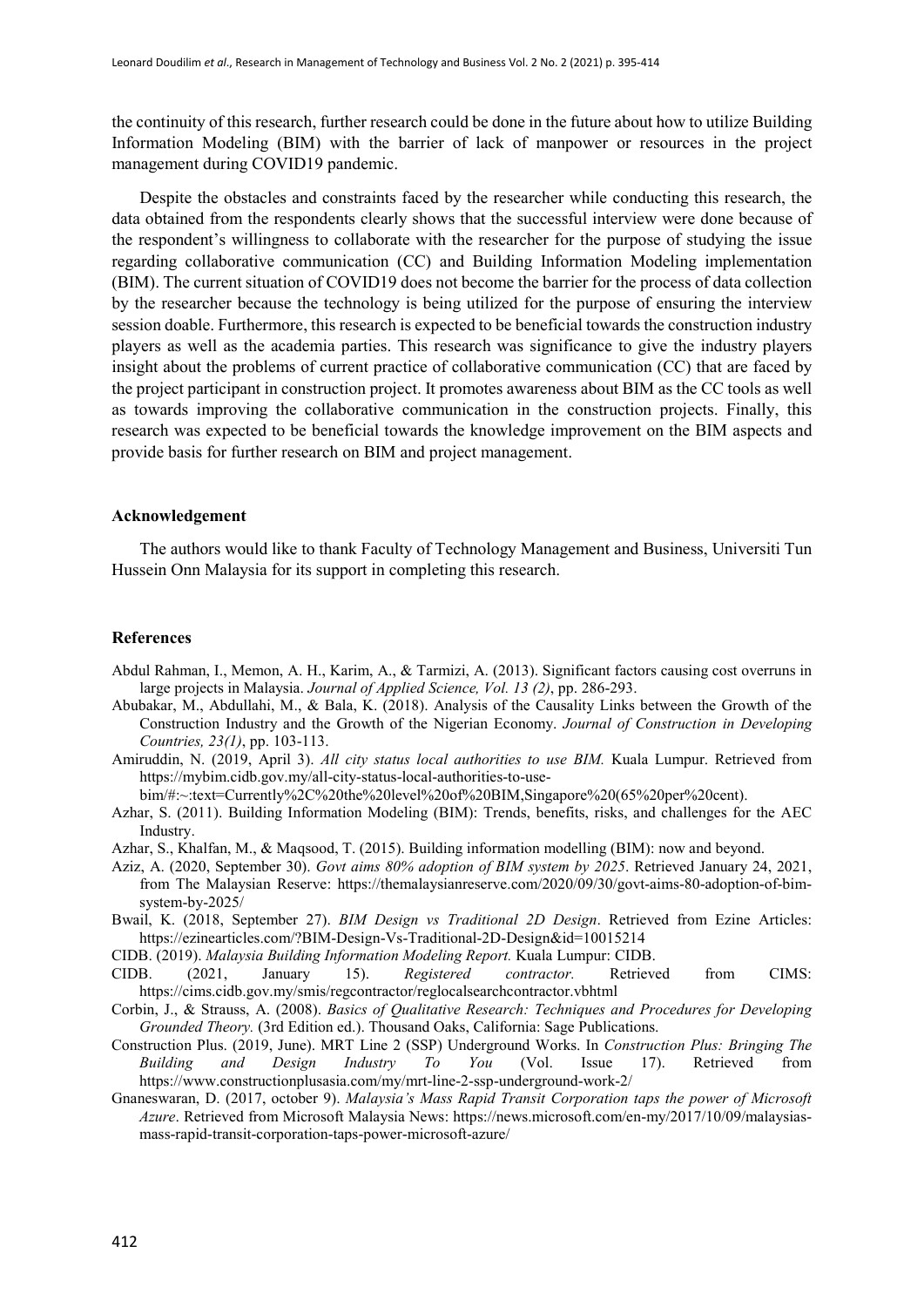- Goh, K. C., Goh, H. H., Goh, S. H., & Peniel Ang, S. E. (2014). Enhancing Communication in Construction Industry through BIM. *Proceedings of the 11th International Conference on Innovation & Management*, pp. 313-323.
- Gu, N., & London, K. (2010). Understanding and facilitating BIM adoption in the AEC industry. *Automation in Construction, 19 (8)*,pp. 988-999.
- Haron, N. A., Soh, R. A., & Harun, A. N. (2017). Implementation of Building Information Modeling (BIM) in Malaysia: A Review. *Pertanika J. Science & Technology, Vol. 25, no. 3*, pp. 661-674.
- Harstad, E., Lædre, O., Svalestuen, , F., & Skhmot, N. (2015). How Tablets Can Improve Communication in Construction Projects. *Proceeding 23rd Annual Conferenece of the Inetrnational group for Lean Construction*, (pp. 391-401). Perth, Australia.
- Hua, A. K. (2016). Introduction to Methodological Framework in Research Studies: A Case Study. *Malaysian Journal of Social Sciences and Humanities, Vol 1 (1)*, pp. 17-23.
- Kang, J., & Kuncham, K. (2014). BIM CAVE for 4D immersive virtual reality. *Creative Construction Conference*, pp. 568-574.
- Kiviniemi, A. (2013). Public clients as the driver for open BIM adoption-how and why UK government wants to change the construction industry? *Conference at Clareon Hotel Airlanda airport, Open BIM.*
- Latifi, A. A., Mohd, S., Kasim, N., & Fathi, M. (2013). Building information modelling (BIM) application in Malaysian construction Industry. *International Journal of Construction Engineering and Management, 2(A)*, pp. 1-6.
- Mavuso, N., & Agumba, J. (2016). Factors of communication management for successful project delivery in the Swaizland construction industry. *Proceedings of the 9th Annual Quantity Surveying Research Conference,*, pp. 16-25.
- Melzner, J., Feine, I., Hollermann, S., & Rütz, J. (2015). The Influence of Building Information Modeling on the Communication Management of Construction Projects. *The 15th International Conference on Construction Applications of Virtual Reality .*
- Mirawati, N., Othman, S. N., & Mohamed Ismail, R. (2015). Supplier-contractor partnering impact on construction performance: A study on Malaysian construction industry. *Journal of Economics, Business and Management*.
- Nawi, M., Baluch, N., & Bahauddin, A. (2014). Impact of Fragmentation Issue in Construction Industry: An Overview. *Building Surveying, Facilities Management and Engineering Conference (BSFMEC 2014)*, pp. 1- 8.
- Olanrewaju, A. L., Tan, S. Y., & Kwan, L. F. (2017). Roles of Communication on Performance of the Construction Sector. *Procedia Engineering*, pp. 763-770.
- Park, J. G., & Lee, J. (2014). Knowledge sharing in information systems developments projects: Explicating the role of dependence and trust. *International Journal of Project Management, 32*, pp. 153-165.
- Phlips, J. (2019, March 13). *Good Collaboration, bad collaboration: A new report by Slack.* Retrieved from Slack.com.
- Porwal, A., & Hewage, K. N. (2016). Building Information Modeling for analysis of energy efficient industrial buildings-A case study/. *Renewable and Sustainable Energy Reviews*.
- Pszczolka, M. (2019, September 23). *CAD vs BIM in Infrastructure*. Retrieved from BIM Corner: https://bimcorner.com/cad-vs-bim-in-infrastructure/
- Rahman, I. A., Memon, A. H., Nagapan, S., & Latif, Q. A. (2012, December 3-4). Time and Cost Performance of Construction Projects in Southern and Central Regions of Penisular Malaysia. *IEEE Colloquium on Humanities, Science & Engineering Research (CHUSER 2012)*, pp. 52-57.
- Rogers, J., Chong, H. Y., & Preece, C. (2015). Adoption of Building Information Modeling Technology (BIM) Persepctives from Malaysian Engineering Consulting Services Firms. *Engineering,Construction and Architectural Management, Vol. 22, no. 4*, pp. 424-445.

Růžku, R. M. (2016). *Developers must use BIM system by 2020, in BH Online.* Kuala Lumpur.

- Sagarkar, V. (2016, June 11). *Traditional Approach vs BIM Approach*. Retrieved from Linkedin: https://www.linkedin.com/pulse/traditional-approach-vs-bim-varunkumar-sagarkar-igbc-ap
- Samimpay, R., & Saghatforoush, E. (2020). Benefits of Implementing Building Information Modeling (BIM) in Infrastructure Projects. *Journal of Engineering, Project, and Production Management, 10(2)*, pp. 123-140.
- Snyder, H. (2019). Literature review as a research methodology: An overview and guidelines. *Journal of Business Research, Volume 104*, pp. 333-339. Retrieved from https://doi.org/10.1016/j.jbusres.2019.07.039
- Soliman, E. (2017). Communication Problem Causing Governmental Projects Delay-Kuwait Case Study. *International Journal of Construction Project Management, 9*(1), pp. 1-18.
- Spang, K., & Riemann, S. (2014). Partnering in infrastructure projects in Germany. *Procedia-Social and Behavioral Sciences, Vol. 119*, pp. 219-228.